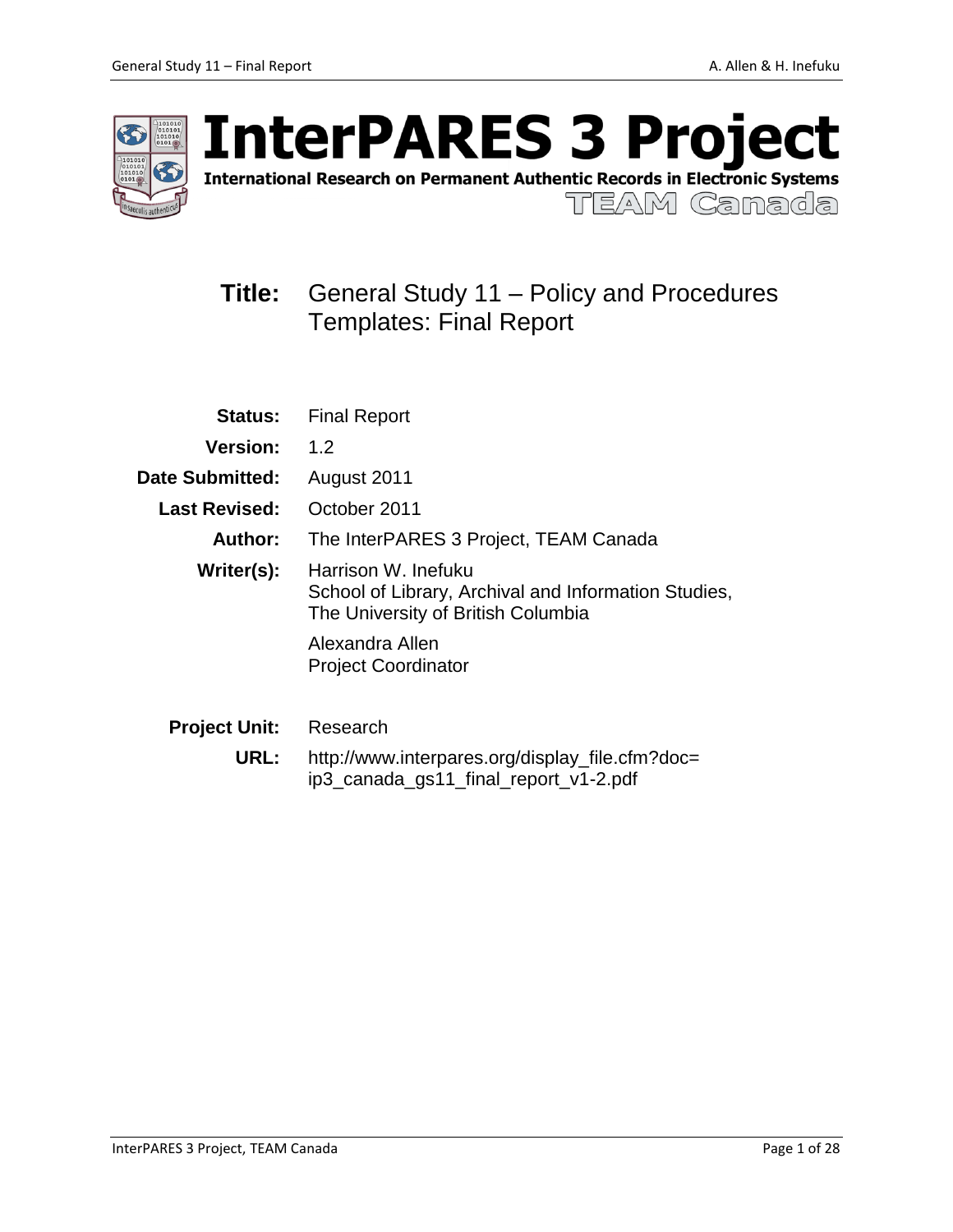## **Document Control**

| Version history |               |                           |                                           |  |  |
|-----------------|---------------|---------------------------|-------------------------------------------|--|--|
| Version         | Date          | $\underline{By}$          | Version notes                             |  |  |
| 1.0             | 2011-08-29    | A. Allen $&H.$<br>Inefuku | First draft of final report               |  |  |
| 1.1             | 2011-10-18    | A. Allen $&H.$<br>Inefuku | Additional sections and information added |  |  |
| 1.2             | 2011-10-24    | A. Allen $&H.$<br>Inefuku | Additional sections and information added |  |  |
| 1.3             | $20xx$ -xx-xx |                           |                                           |  |  |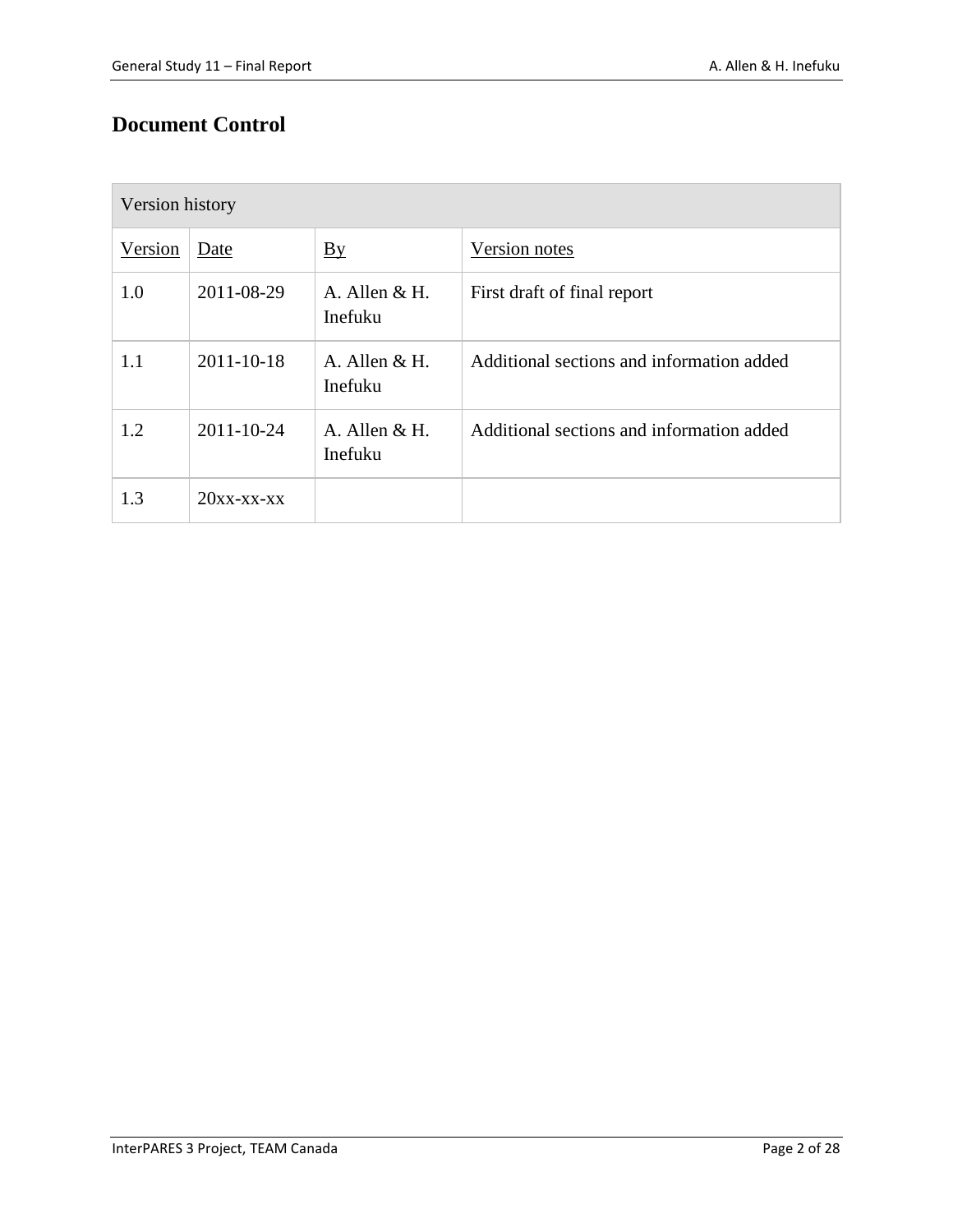# **Table of Contents**

<span id="page-2-0"></span>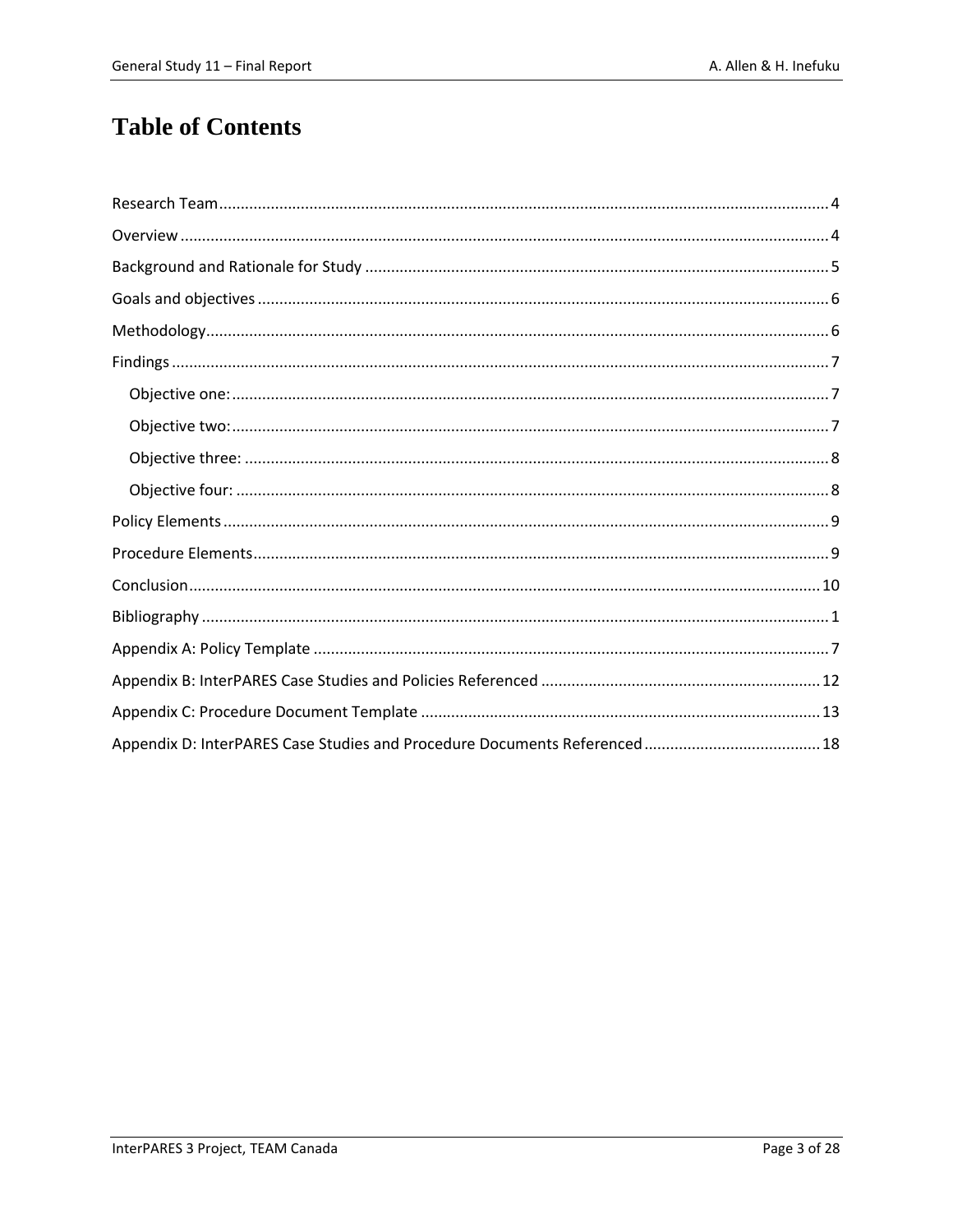## **Research Team**

The InterPARES Project would like to thank the research and research assistants that contributed to the development of the Policy and Procedure Templates:

*Researchers*:

Luciana Duranti, Project Director, TEAM Canada Alexandra Bradley, Harwood Information Associates, Ltd. Alexandra Allen, Project Coordinator, TEAM Canada

*Graduate Research Assistants* Harrison W. Inefuku Patrick Ansah Yolanda Bustos

## <span id="page-3-0"></span>**Overview**

InterPARES 1 defines policy as, "a formal statement of direction or guidance as to how an organization will carry out its mandate, functions or activities, motivated by determined interests or programs."<sup>1</sup> InterPARES 2 defines procedure as, "the body of written and unwritten rules governing the conduct of a transaction or the formal steps undertaken in carrying out a transaction."<sup>2</sup> In other words, policies are high-level statements that guide the activities of an organization to fulfill the mission and mandate of that organization. Procedures are directions for the activities necessary to fulfill policy.

The TEAM Canada Plenary Workshop from May 2010 to May 2011 decided that General Study 11 would continue to work towards drafting records management policy and procedures templates which reflect the findings of the general study, previous InterPARES policy case studies and guidance set out by the InterPARES Project for the creation, maintenance and preservation of authentic, accurate and reliable digital records. The researchers determined that the general study would serve to standardize the policy and procedure templates recommended by InterPARES as well as contain an example of the elements that a well written policy should contain. While policy and procedure documents reflect the specific environment of each organization and context to which they apply, these templates should reflect the ideal and make explicit the responsibilities and authority under which the policies and procedures are created.

 $\overline{\phantom{a}}$ 

<sup>&</sup>lt;sup>1</sup> Luciana Duranti, et al., "Part Four – An Intellectual Framework for Policies, Strategies, and Standards: Strategy Task Force Report," in *The Long-term Preservation of Authentic Electronic Records: Findings of the InterPARES Project*, Luciana Duranti, ed. (San Miniato, Italy: Archilab, 2005), 118. Online reprint available at

[http://www.interpares.org/book/interpares\\_book\\_g\\_part4.pdf](http://www.interpares.org/book/interpares_book_g_part4.pdf) . 2 Luciana Duranti and Randy Preston, ed. "Glossary." *International Research on Permanent Authentic Records in Electronic Systems (InterPARES 2): Experiential, Interactive and Dynamic Records*. (Rome, Italy: Padova, 2008), 830.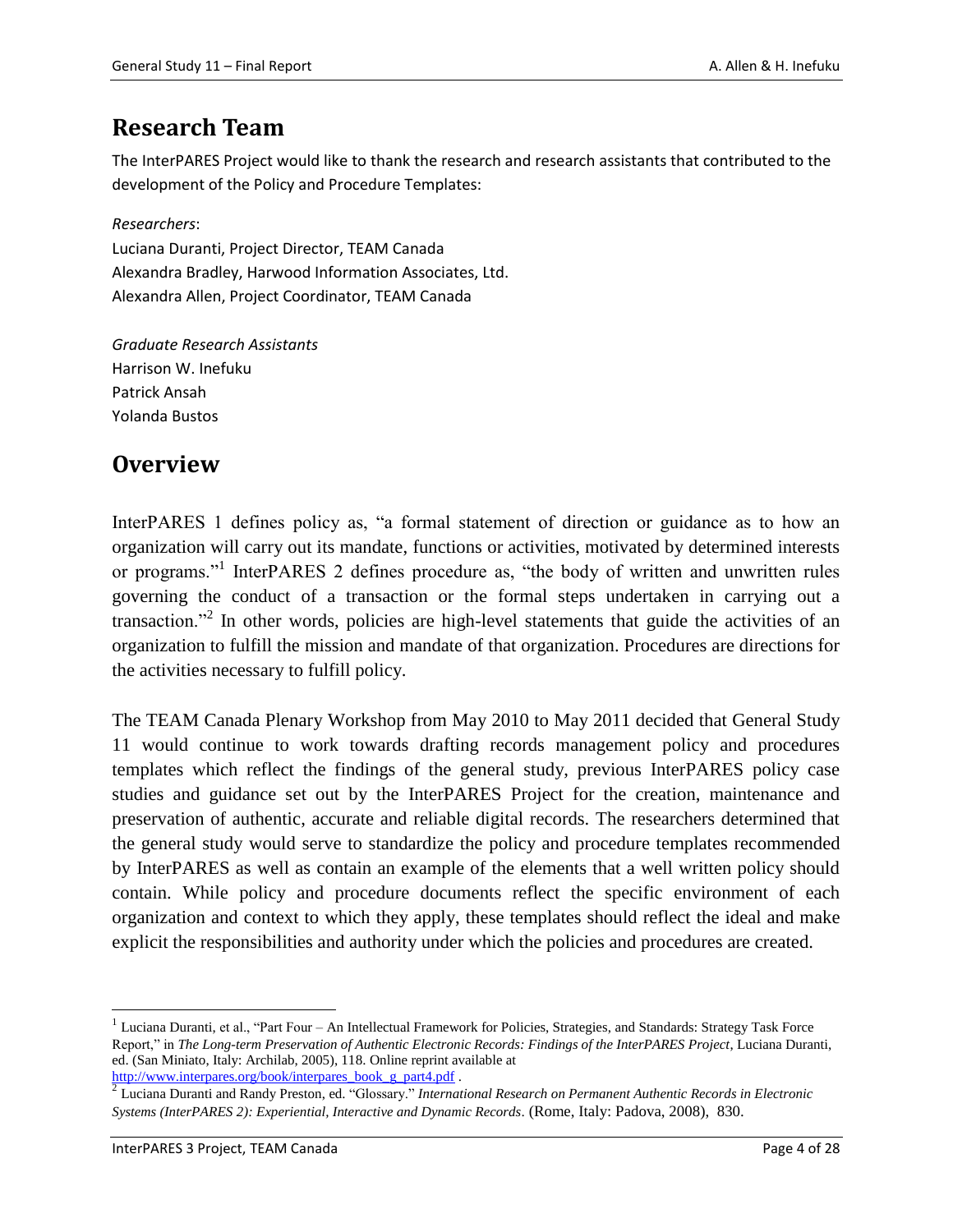## <span id="page-4-0"></span>**Background and Rationale for Study**

Policy and procedures tend to be a major subject of discussion among the InterPARES 3 TEAM Canada researchers as it involves records creators and preservers. The need for a general study on the creation of policy and procedure templates was identified during the November 2009 plenary workshop for TEAM Canada, where Lara Wilson suggested, "Likewise, another useful product would be a template for procedures that would clarify how a procedural document is separate from a policy document."<sup>3</sup> Indeed, a number of case studies are working to develop policies and procedures for records management programs (for a list of these case studies, see Appendix A).

Accordingly, the InterPARES 1 research plan, within Domain 4, (under the Strategy Task Force) identified relevant areas and developed an intellectual framework aimed to outline principles necessary to guide the formulation of international policies, strategies and standards related to the long-term preservation of authentic electronic records. The Strategy Task Force was also tasked to investigate the criteria for developing national and organizational policies, strategies and standards.<sup>4</sup>

Although many model policies and procedures exist, and substantial research efforts have explored policy and procedural issues resulting in various templates, these templates tend to be widely scattered. More often than not, users have to consult several of them to figure out the useful ones that address their specific needs. Moreover, these policy and procedures templates tend to be developed for larger organizations and will likely not work for smaller archival organizations. It is evident from several case studies that smaller organizations tend to have very specific policy and procedure needs and requirements and may find it difficult to apply broad policies to their situations.<sup>5</sup>

Given the above, and on the basis that any solution to digital preservation problems are mostly situation specific, it is crucial to develop scalable policy and procedures templates that will suit the needs of small- and medium-sized archival organizations while relying on established intellectual frameworks. This will also meet the InterPARES 3 Project's goal, which aims to:

[...] enable small and medium sized public and private archival organizations and programs, which are responsible for the digital records resulting from government, business, research, art and entertainment, social and/or community activities, to preserve over the long term authentic records that satisfy the requirements of their stakeholders and society's needs for an adequate record of its past;<sup>6</sup>

 $\overline{\phantom{a}}$ <sup>3</sup> Randy Preston, "TEAM Canada Plenary Workshop #05: Proceedings," InterPARES, Final v1.0, November 2009. Available at [http://www.interpares.org/rws/display\\_file.cfm?doc=ip3\\_canada\\_wks05\\_proceedings\\_FINAL\\_v1-0.pdf](http://www.interpares.org/rws/display_file.cfm?doc=ip3_canada_wks05_proceedings_FINAL_v1-0.pdf) , p. 18.

<sup>4</sup> Luciana Duranti, et al., "Part Four – An Intellectual Framework for Policies, Strategies, and Standards: Strategy Task Force Report," in *The Long-term Preservation of Authentic Electronic Records: Findings of the InterPARES Project*, Luciana Duranti, ed. (San Miniato, Italy: Archilab, 2005), 117.

<sup>&</sup>lt;sup>5</sup> As observed by Luciana Duranti during the November 2009 plenary workshop for TEAM Canada.

<sup>6</sup> Luciana Duranti, "Organizational Policy: Project Goal," InterPARES 3 Project, TEAM Canada (v2.0, December 2007, Updated September 2008). Available at [http://www.interpares.org/display\\_file.cfm?doc=ip3\\_organizational\\_policy\\_v2-0.pdf.](http://www.interpares.org/display_file.cfm?doc=ip3_organizational_policy_v2-0.pdf)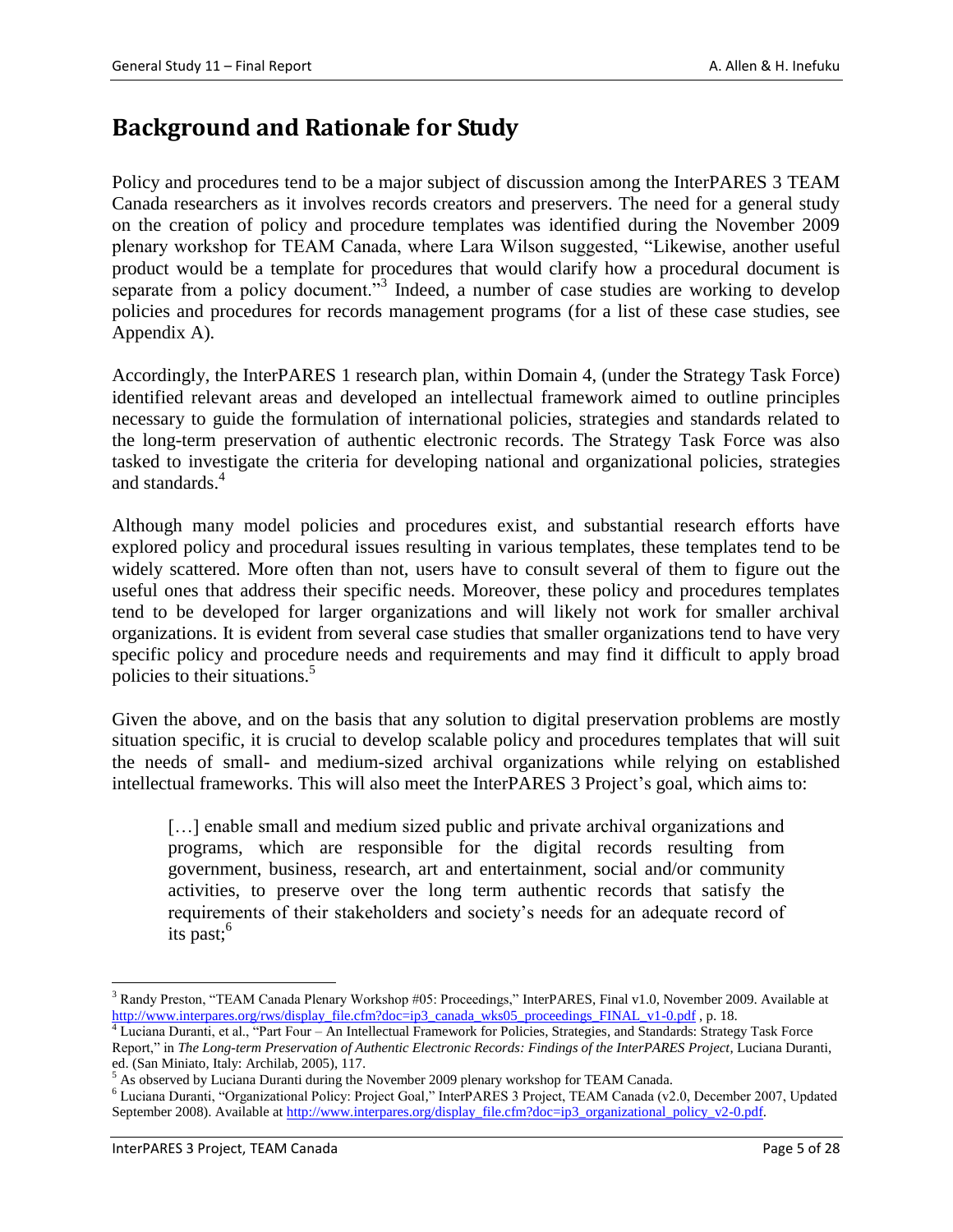## <span id="page-5-0"></span>**Goals and objectives**

The goal of the general study is to ensure that the structure (external and internal) of records management policies and procedures comprise required elements<sup>7</sup> that support the creation management and disposition of a complete, accurate and reliable records.

The general study has the following objectives:

- 1) Provide a set of policy and procedure templates that support records creation, maintenance and preservation, regardless of jurisdiction.
- 2) Provide tailored model policy and procedure templates for different types of organizations or functions that will be identified as needing
- 3) Bring both new and existing scattered policy and procedure templates under one source while pointing potential users to it for easy access.
- 4) Provide a solid foundation and guidance for other InterPARES case studies to build upon in developing tailored policy and procedures for test-beds, thus avoiding the daunting task of creating a new digital preservation policy from scratch.

## <span id="page-5-1"></span>**Methodology**

The principal methodology used for the general study was content analysis. Graduate Research Assistants (hereafter GRAs) conducted a comprehensive overview of existing policy and procedure templates, and from their research, were able to provide some practical recommendations regarding the creation and implementation of policy and procedure templates. Existing policies and procedures were grouped under the themes policy study, educational policies, and municipal policies. A matrix<sup>8</sup> was created to compute all the policy elements to compare them to identify gaps and weakness both in context and content. Previous InterPARES case studies that had produced policy elements were analyzed along with the result from the matrix. Collectively, the findings from the matrix and findings from previous InterPARES policy case studies form the basis for inclusion in the proposed policy elements.

<span id="page-5-2"></span>l

<sup>7</sup> These elements may have different titles but must achieve the same results; example is the use of *contact* or *enquiry* to convey the same message.

<sup>&</sup>lt;sup>8</sup> Available at [http://www.interpares.org/rws/display\\_file.cfm?doc=ip3\\_canada\\_gs11\\_policy\\_matrix\\_v1-1.pdf.](http://www.interpares.org/rws/display_file.cfm?doc=ip3_canada_gs11_policy_matrix_v1-1.pdf)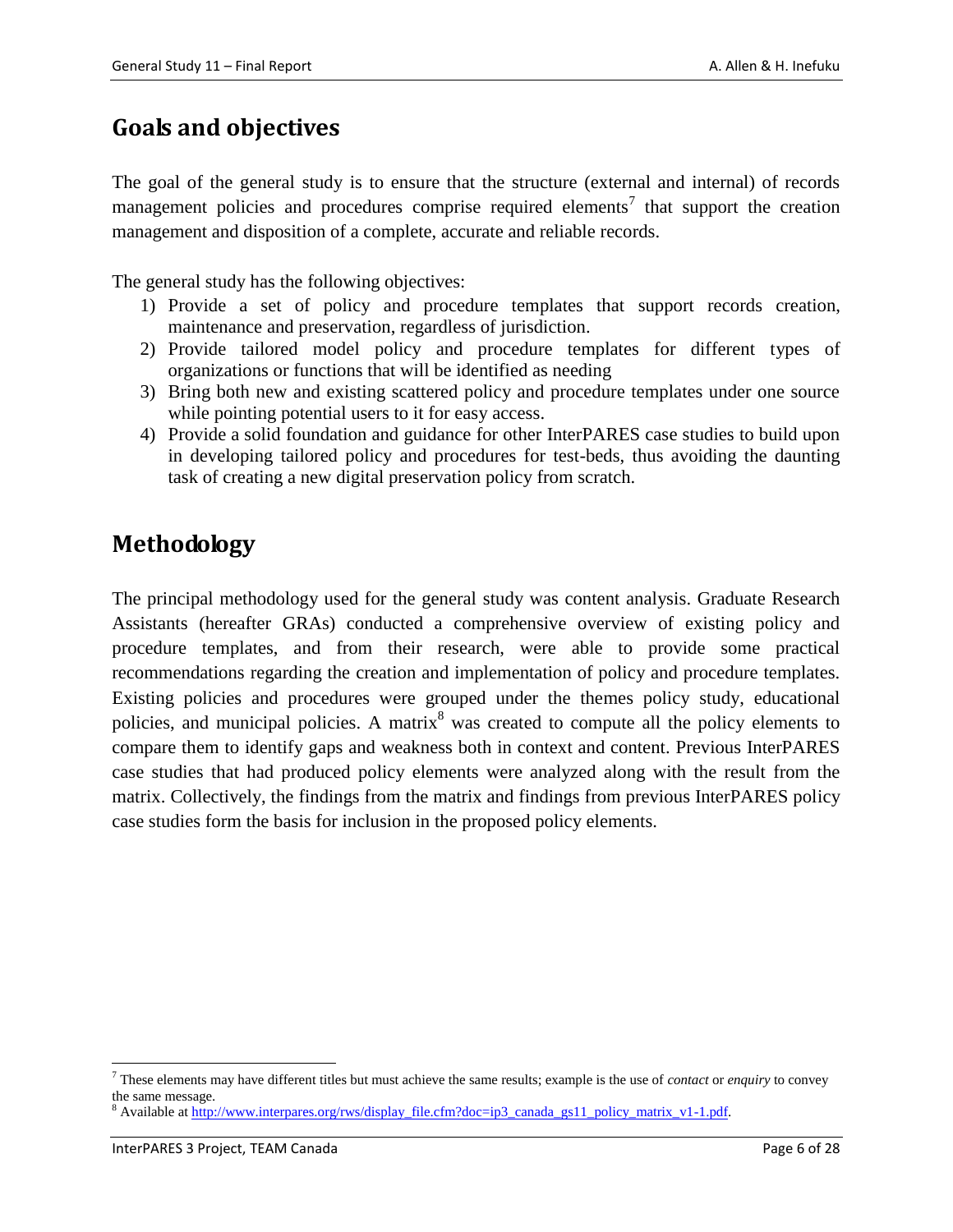# **Findings**

The findings of the general study are summarized below:

#### <span id="page-6-0"></span>**Objective one:**

*Provide a set of policy and procedure templates that support records creation, maintenance and preservation, regardless of jurisdiction.*

*Observation:* The structure of digital preservation policies by way of components vary, but slightly, and not in any particular order.

There exist some specific heading titles in most digital preservation polices—namely *objectives, mandate, responsibilities, scope, policy statements,* and *definitions.* Other essential policy elements such as *policy review dates* and *contact information* were either omitted or inconsistent in digital preservation polices. This may be due to the fact that policies are influenced by legislative and regulatory requirements which can vary in different jurisdictions. Archives and records management organizations may also be using institutional policy templates that omit such information. Moreover, solutions to digital preservation problems can be situation specific. In effect, the InterPARES policy templates can only be generic and scalable enough to suit the nature and needs of organizations while ensuring that principles for the creation, maintenance and preservation of records are enshrined in the key elements. For example, Principle 2 of the Strategy Task Force Report states that any records preservation policy, strategy, or standard should "focus on authentic electronic records." This principle must inform the content that is included in the *scope* section of a digital preservation policy.

#### <span id="page-6-1"></span>**Objective two:**

l

*Provide tailored model policy and procedure templates for different types of organizations or functions that will be identified as needing* 

*Observation:* The same basic policy elements that are required can be applied to different types of organizations with only slight changes.

Digital preservation policies, be it for educational, municipal, culture, or other organizations, do not differ hugely in heading titles but in content. However, the InterPARES policy template must cover all the three different environments identified by the Policy Cross-domain Task Force (i.e., the arts, the sciences and government / administration). 9 This can be achieved by including *areas* 

<sup>&</sup>lt;sup>9</sup> Luciana Duranti, Jim Suderman and Malcolm Todd, "Part Seven—Structuring the Relationship Between Records Creators and Preservers: Policy Cross-domain Task Force Report," [electronic version] in *International Research on Permanent Authentic Records in Electronic Systems (InterPARES) 2: Experiential, Interactive and Dynamic Records*, Luciana Duranti and Randy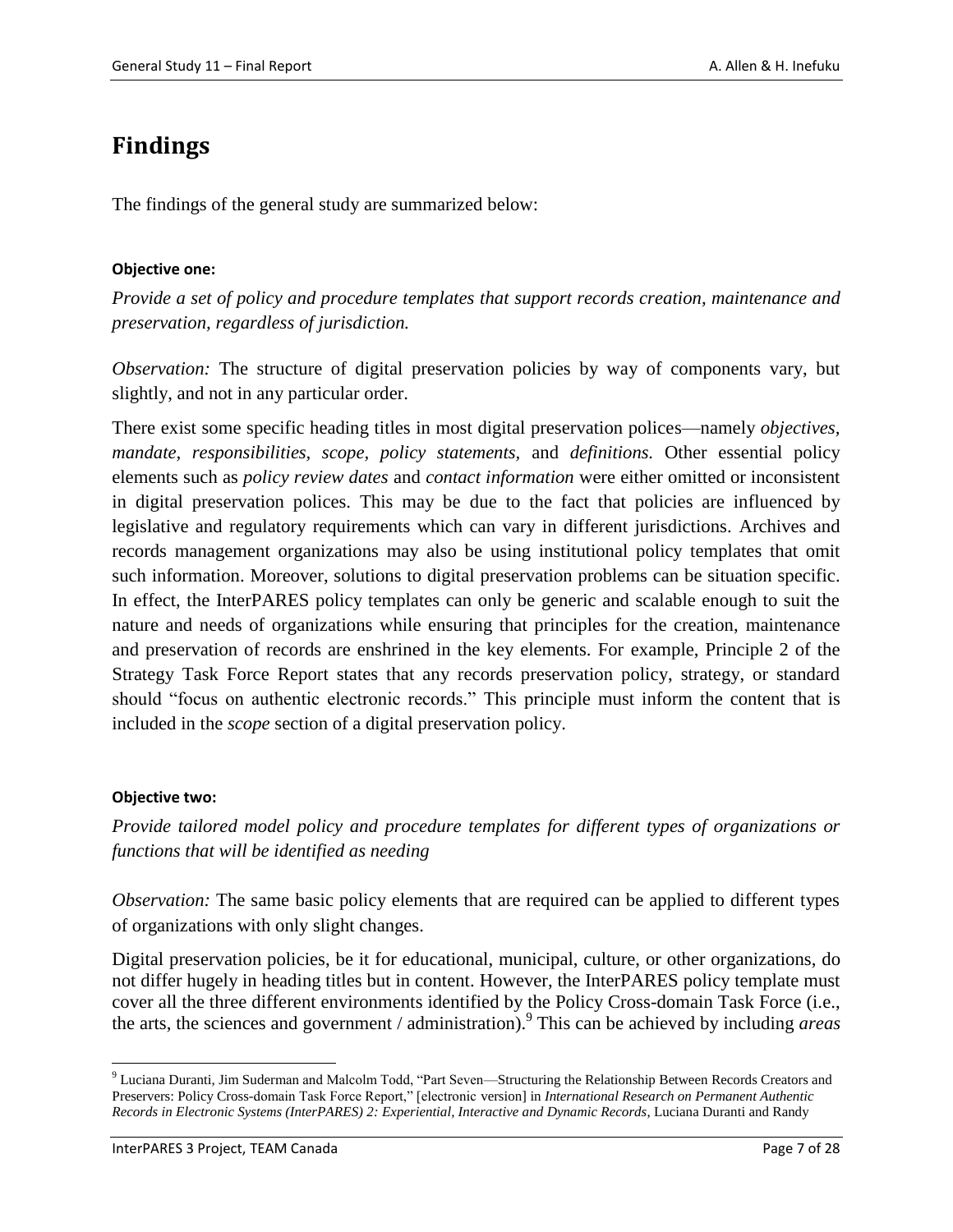*of coverage* that suit the organization's needs. For example, for the arts, including an *area of coverage* that captures issues of intellectual property/copyright must be a priority.

#### <span id="page-7-0"></span>**Objective three:**

*Bring both new and existing scattered policy and procedure templates under one source while pointing potential users to it for easy access.*

*Observation:* There is a high level of broken links to digital preservation policy resources in the online environment

Most digital preservation policy and procedures resources are online. However, InterPARES cannot guarantee their availability when pointing users to it. For example, some of the links to policy resources which were identified during the initial stage of this general study have become obsolete already. Except for trusted few resources, InterPARES users must be directed to policy resources that it controls.

#### <span id="page-7-1"></span>**Objective four:**

*Provide a solid foundation and guidance for other InterPARES case studies to build upon in developing tailored policy and procedures for test-beds, thus avoiding the daunting task of creating a new digital preservation policy from scratch.*

*Observation:* The policy templates from this general study provide required elements to be incorporated in other policy case studies.

The policy templates are an authoritative and a reliable resource to guide InterPARES policy studies without reinventing the wheel. However, the templates should by no means replace previous InterPARES requirements for policy case studies since test-beds may have their own organizational policy structure, regulatory, or legal needs.

#### *Other finding:*

 $\overline{\phantom{a}}$ 

1. Most policies do not differentiate between policy and procedure. The InterPARES Project defines policy as: "A formal statement of direction or guidance as to how an organization will carry out its mandate, functions or activities, motivated by determined interests or programs." <sup>10</sup> Procedure is defined as: "In general, the body of written and unwritten rules governing the conduct of a transaction, or the formal steps undertaken in carrying out a transaction." Polices are high-level statements that authorize and guide programs and

Preston, eds. (Padova, Italy: Associazione Nazionale Archivistica Italiana, 2008).

[http://www.interpares.org/display\\_file.cfm?doc=ip2\\_book\\_part\\_7\\_policy\\_task\\_force.pdf.](http://www.interpares.org/display_file.cfm?doc=ip2_book_part_7_policy_task_force.pdf)

<sup>&</sup>lt;sup>10</sup> Luciana Duranti et al., "Part Four – An Intellectual Framework for Policies, Strategies, and Standards: Strategy Task Force Report," note 1, in *The Long-term Preservation of Authentic Electronic Records: Findings of the InterPARES Project*, Luciana Duranti, ed. (San Miniato, Italy: Archilab, 2005), 118. Online reprint available at [http://www.interpares.org/book/interpares\\_book\\_g\\_part4.pdf.](http://www.interpares.org/book/interpares_book_g_part4.pdf)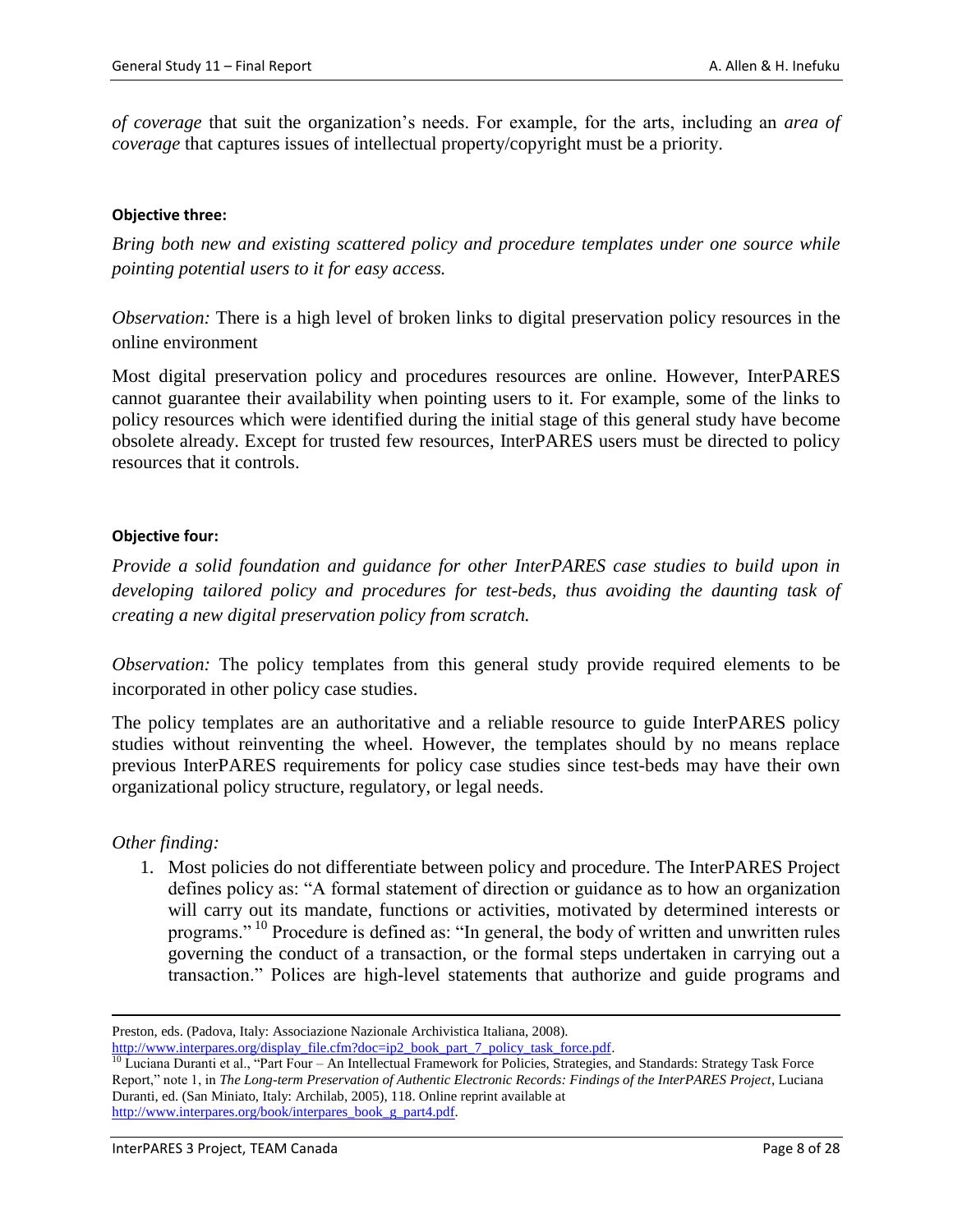directives. From policy statements, procedures and guidelines should be developed that detail how the policy will be implemented. Although policies should be reviewed periodically, in order to be consistent with changes in the organizational, legal and technical environment they should not be modified as often as procedures. Policies lay out the *why* and *what* while procedure outlines the *how*.

## <span id="page-8-0"></span>**Policy Elements**

The Policy Template is available on the InterPARES website at \_\_\_\_ and is located at Appendix \_\_ of this report. The headings or elements contained in the Policy Template are explained further in the template are as follows:

Purpose/Objectives Scope Mandate Policy Statements Areas of Coverage Roles and Responsibilities Definitions Related Sources Contact information Policy Review Version Control

## <span id="page-8-1"></span>**Procedure Elements**

The procedure Template is available on the InterPARES website at and is located at Appendix of this report. The headings or elements contained in the Procedure Template are explained further in the template are as follows:

<span id="page-8-2"></span>Purpose/Objectives Scope Policy Statements Roles and Responsibilities Definitions Related Sources Contact information Version Control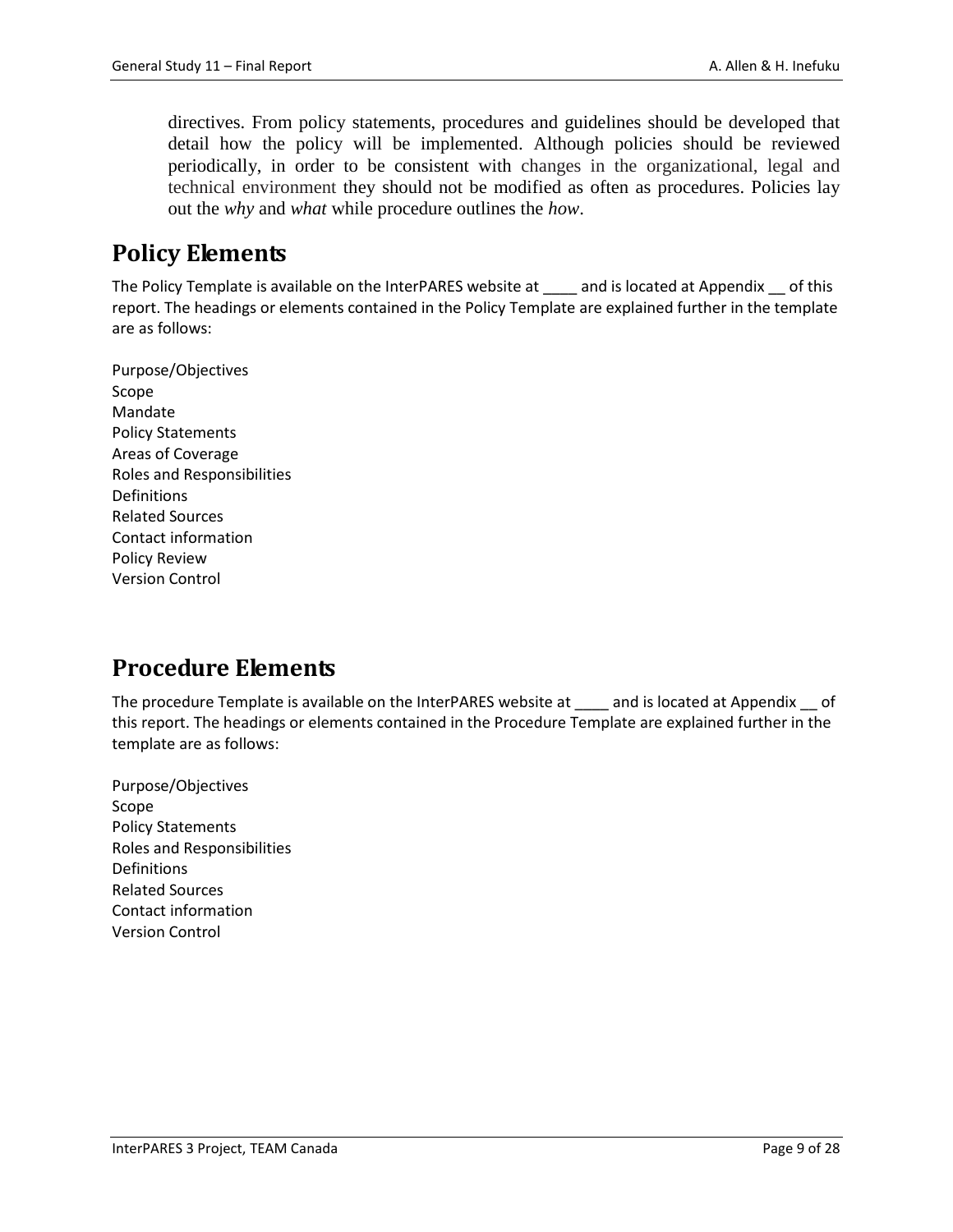## **Conclusion**

In conducting the content analysis of existing policies and procedures for digital records, it became clear that for many organizations, the difference between policy and procedure is not explicit. Many of the policies analyzed by the GRAs included procedural elements.

The policy and procedure templates created by GS11 include elements that enable policy and procedural documents to be authoritative. These templates accomplish this by tying a policy or procedure to the mission and mandate of an organization, as well as to the mandate of the department issuing the policy or procedure. Moreover, it is essential to reference relevant legislation and standards that the policy or procedure enacts, or place constraints on the policy or procedure (examples include privacy legislation and technological standards. The templates include information regarding the approval process for policies and procedures (which indicate that the policy and procedure has been signed off by the appropriate individuals, including those in upper management). Finally, the templates enable policy and procedural documents to be authoritative by including a version control statement (which ensures that staff members are adhering to the most current version of the policy or procedure).

<span id="page-9-0"></span>In order to be useful, the templates must also be user-friendly and provide definitions, especially those are domain-specific or terms that have different meanings in different domains. They should also include links to related policies, procedures and forms; and provide contact information for the department or individual responsible for writing, dissemination and enforcing the policy or procedure.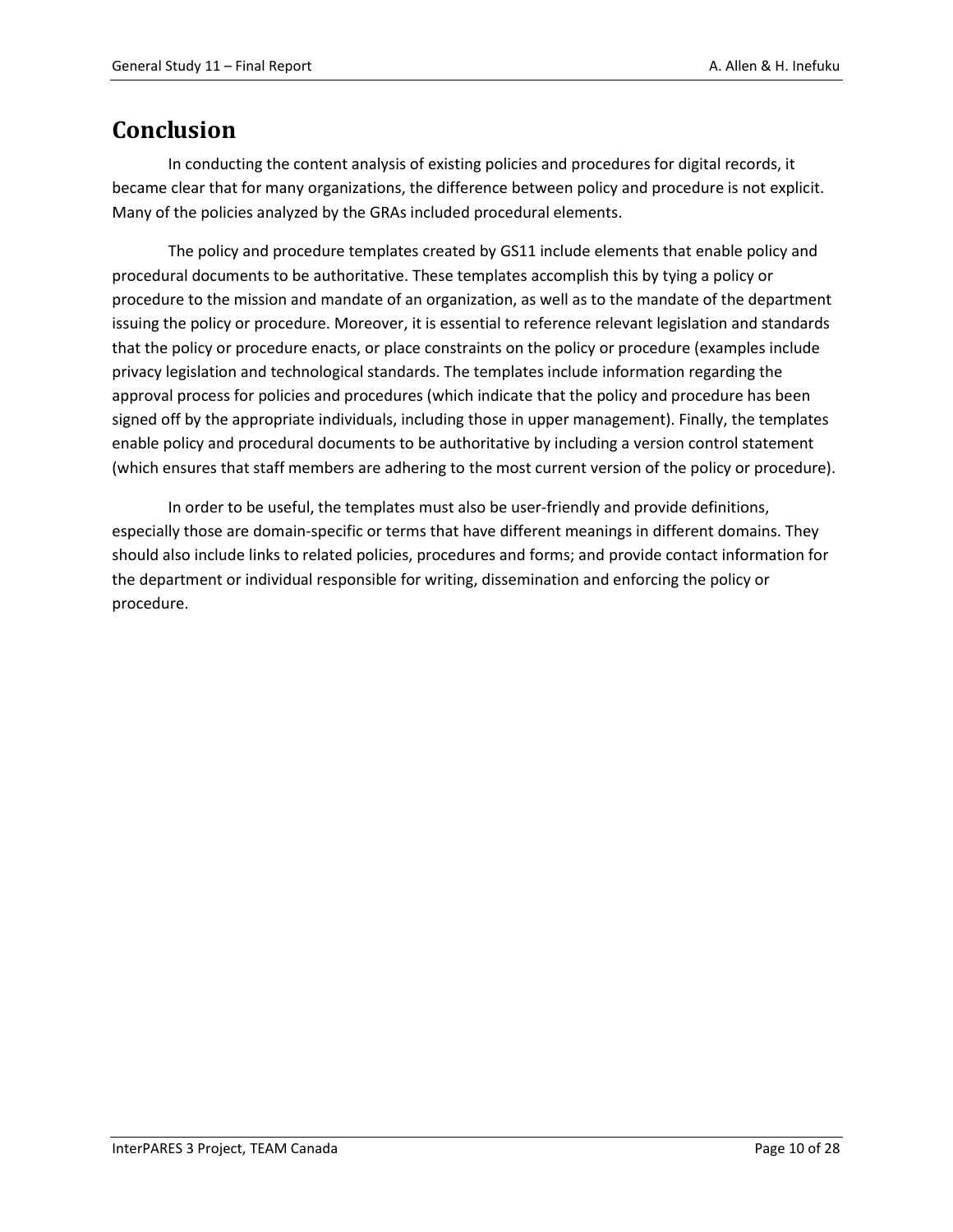# **Bibliography**

Australian National University. "Electronic Records Management Policy." Available at *<http://www.anu.edu.au/records/recordsmanual601.php> .* Last Accessed October 2011.

Beagrie, Neil. "Developing a Policy Framework for Digital Preservation." Arts and Humanities Data Service Executive, King's College London. Available a[t http://www.ercim.eu/publication/ws](http://www.ercim.eu/publication/ws-proceedings/DELOS6/neil.pdf)[proceedings/DELOS6/neil.pdf](http://www.ercim.eu/publication/ws-proceedings/DELOS6/neil.pdf) . Last Accessed October 2011.

Beagrie, Neal and Daniel Greenstein. A Strategic Policy Framework for Creating and Preserving Digital Collections." Version 4.0, 14/7/98. Available at *<http://www.ukoln.ac.uk/services/papers/bl/framework/framework.html> .* Last Accessed October 2011.

Beagrie, Neal, Najla Rettberg and Peter Williams. "Digital Preservation Policy: A subject of no importance?" Available at [http://www.bl.uk/ipres2008/presentations\\_day1/01\\_Beagrie.pdf](http://www.bl.uk/ipres2008/presentations_day1/01_Beagrie.pdf) . Last Accessed October 2011.

British Library. "British Library Digital Preservation Strategy." Available at <http://www.bl.uk/aboutus/stratpolprog/ccare/introduction/digital/digpresstrat.pdf> . Last Accessed October 2011.

Campbell, Laura E. "The National Digital Information Infrastructure and Preservation Program (NDIIPP)." National Digital Strategy Advisory Board. Available at <http://www.digitalpreservation.gov/library/docs/campbell.pdf> . Last Accessed October 2011.

Canadian Heritage Information Network. "Capture your Collections: A Guide for Managers Planning and Implementing Digitization Projects." Minister of Public Works and Government Services Canada, 2000. Available a[t http://www.pro.rcip-chin.gc.ca/contenu\\_numerique-digital\\_content/numerisez\\_collections](http://www.pro.rcip-chin.gc.ca/contenu_numerique-digital_content/numerisez_collections-capture_collections/publication-publication/numerisez-capture-eng.jsp#_Toc478824664)[capture\\_collections/publication-publication/numerisez-capture-eng.jsp#\\_Toc478824664](http://www.pro.rcip-chin.gc.ca/contenu_numerique-digital_content/numerisez_collections-capture_collections/publication-publication/numerisez-capture-eng.jsp#_Toc478824664) . Last Accessed October 2011.

City of London, Guildhall Library Manuscripts and London Metropolitan Archives. "Interim Digital Preservation Policy." Available at [http://217.154.230.218/NR/rdonlyres/03E45E16-79FD-400B-AD95-](http://217.154.230.218/NR/rdonlyres/03E45E16-79FD-400B-AD95-FF3E599A4B60/0/DigitalPreservationPolicy.pdf) [FF3E599A4B60/0/DigitalPreservationPolicy.pdf](http://217.154.230.218/NR/rdonlyres/03E45E16-79FD-400B-AD95-FF3E599A4B60/0/DigitalPreservationPolicy.pdf) . Last Accessed October 2011.

Clareson, Tom. "NEDCC Survey and Colloquium Explore Digitization and Digital Preservation Policies and Practices**".** Available at

<http://worldcat.org/arcviewer/1/OCC/2007/08/08/0000070511/viewer/file1629.html#article1> . Last Accessed October 2011.

Cornell University Library. " Cornell University Library Digital Preservation Policy Framework." Available a[t http://commondepository.library.cornell.edu/cul-dp-framework.pdf](http://commondepository.library.cornell.edu/cul-dp-framework.pdf) . Last Accessed October 2011.

Dappert, Angela. "Report on the Conceptual Aspects of Preservation, Based on Policy and Strategy Models for libraries, archives and data centres, 2009." *Preservation and Long-Term Access Through Networked Services (PLANETS).* Available at [http://www.planets](http://www.planets-project.eu/docs/reports/Planets_PP2_D3_ReportOnPolicyAndStrategyModelsM36_Ext.pdf)[project.eu/docs/reports/Planets\\_PP2\\_D3\\_ReportOnPolicyAndStrategyModelsM36\\_Ext.pdf](http://www.planets-project.eu/docs/reports/Planets_PP2_D3_ReportOnPolicyAndStrategyModelsM36_Ext.pdf) . Last Accessed October 2011.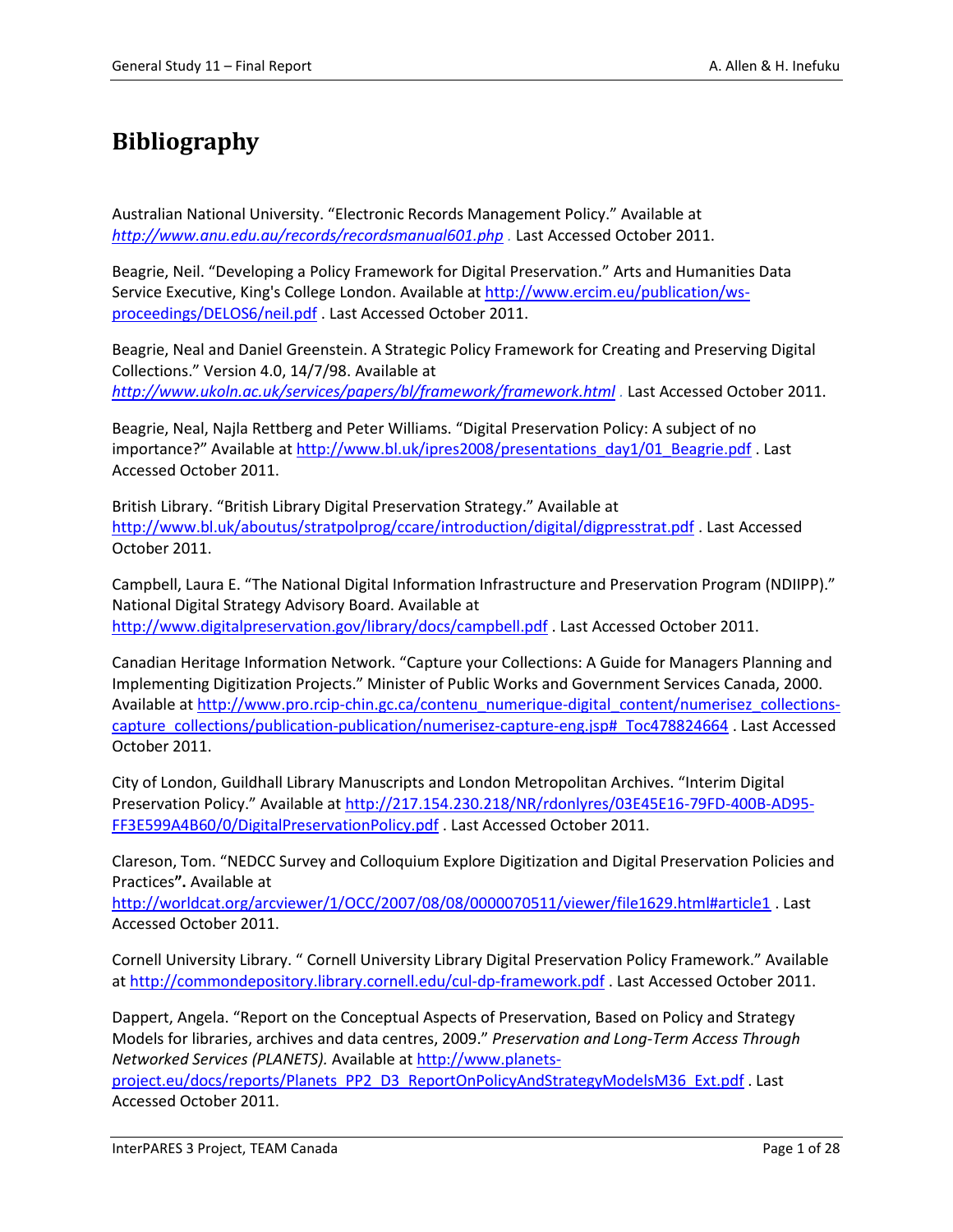Dappert, Angela and Adam Farquhar. "Modelling Organizational Preservation Goals to Guide Digital Preservation." *The International Journal of Digital Curation.* Issue 2 Volume 4, 2009. Available at [http://www.ijdc.net/index.php/ijdc/article/viewFile/123/126.](http://www.ijdc.net/index.php/ijdc/article/viewFile/123/126) Last Accessed October 2011.

Dappert, Angela et al. "Report on policy and strategy models for libraries, archives and data centres, 2008." *Preservation and Long-Term Access Through Networked Services (PLANETS).* Available at [http://www.planets-](http://www.planets-project.eu/docs/reports/Planets_PP2_D2_ReportOnPolicyAndStrategyModelsM24_Ext.pdf)

[project.eu/docs/reports/Planets\\_PP2\\_D2\\_ReportOnPolicyAndStrategyModelsM24\\_Ext.pdf](http://www.planets-project.eu/docs/reports/Planets_PP2_D2_ReportOnPolicyAndStrategyModelsM24_Ext.pdf) . Last Accessed October 2011.

Digital Archives of Georgia. **"**Digital Preservation Policy." Available at [http://www.sos.ga.gov/archives/who\\_are\\_we/rims/digital\\_History/policies/policy%20-](http://www.sos.ga.gov/archives/who_are_we/rims/digital_History/policies/policy%20-%20Digital%20Preservation%20Policy.pdf) [%20Digital%20Preservation%20Policy.pdf](http://www.sos.ga.gov/archives/who_are_we/rims/digital_History/policies/policy%20-%20Digital%20Preservation%20Policy.pdf) . Last Accessed October 2011.

Duranti, Luciana. "Organizational Policy: Project Goal," InterPARES 3 Project, TEAM Canada (v2.0, December 2007, Updated September 2008). Available at [http://www.interpares.org/display\\_file.cfm?doc=ip3\\_organizational\\_policy\\_v2-0.pdf.](http://www.interpares.org/display_file.cfm?doc=ip3_organizational_policy_v2-0.pdf)

Duranti, Luciana and Randy Preston, ed. "Glossary." *International Research on Permanent Authentic Records in Electronic Systems (InterPARES 2): Experiential, Interactive and Dynamic Records*. (Rome, Italy: Padova, 2008).

Duranti, Luciana et al. "Part Four – An Intellectual Framework for Policies, Strategies, and Standards: Strategy Task Force Report," in *The Long-term Preservation of Authentic Electronic Records: Findings of the InterPARES Project*, Luciana Duranti, ed. (San Miniato, Italy: Archilab, 2005). Online reprint available a[t http://www.interpares.org/book/interpares\\_book\\_g\\_part4.pdf.](http://www.interpares.org/book/interpares_book_g_part4.pdf)

Duranti, Luciana, Jim Suderman and Malcolm Todd, "Part Seven—Structuring the Relationship Between Records Creators and Preservers: Policy Cross-domain Task Force Report," [electronic version] in *International Research on Permanent Authentic Records in Electronic Systems (InterPARES) 2: Experiential, Interactive and Dynamic Records*, Luciana Duranti and Randy Preston, eds. (Padova, Italy: Associazione Nazionale Archivistica Italiana, 2008).

[http://www.interpares.org/display\\_file.cfm?doc=ip2\\_book\\_part\\_7\\_policy\\_task\\_force.pdf](http://www.interpares.org/display_file.cfm?doc=ip2_book_part_7_policy_task_force.pdf)

Electronic Resource Preservation and Access Network (ERPANET). "Digital Preservation Policy Tool." Available a[t http://www.erpanet.org/guidance/docs/ERPANETPolicyTool.pdf](http://www.erpanet.org/guidance/docs/ERPANETPolicyTool.pdf) . Last Accessed October 2011.

Electronic Resource Preservation and Access Network (ERPANET). "ERPANET Bibliography on Digital Preservation Policies". Available at

[http://www.erpanet.org/assessments/ERPANETbibliography\\_Policies.pdf](http://www.erpanet.org/assessments/ERPANETbibliography_Policies.pdf) . Last Accessed October 2011.

Florida Digital Archive (FDA). "Policy and Procedures Guide." Version 3.0, May, 2011. Available at <http://fclaweb.fcla.edu/uploads/FDAPolicyGuideversion3.0.pdf> . Last Accessed October 2011.

Hampshire Record Office. "Digital Preservation Policy." Available at <http://www3.hants.gov.uk/archives/hro-policies/hro-digital-preservation-policy.htm> . Last Accessed October 2011.

Inter-University Consortium for Political and Social Research (ICPSR). "*Digital Preservation Policies and Planning at ICPSR"* Available at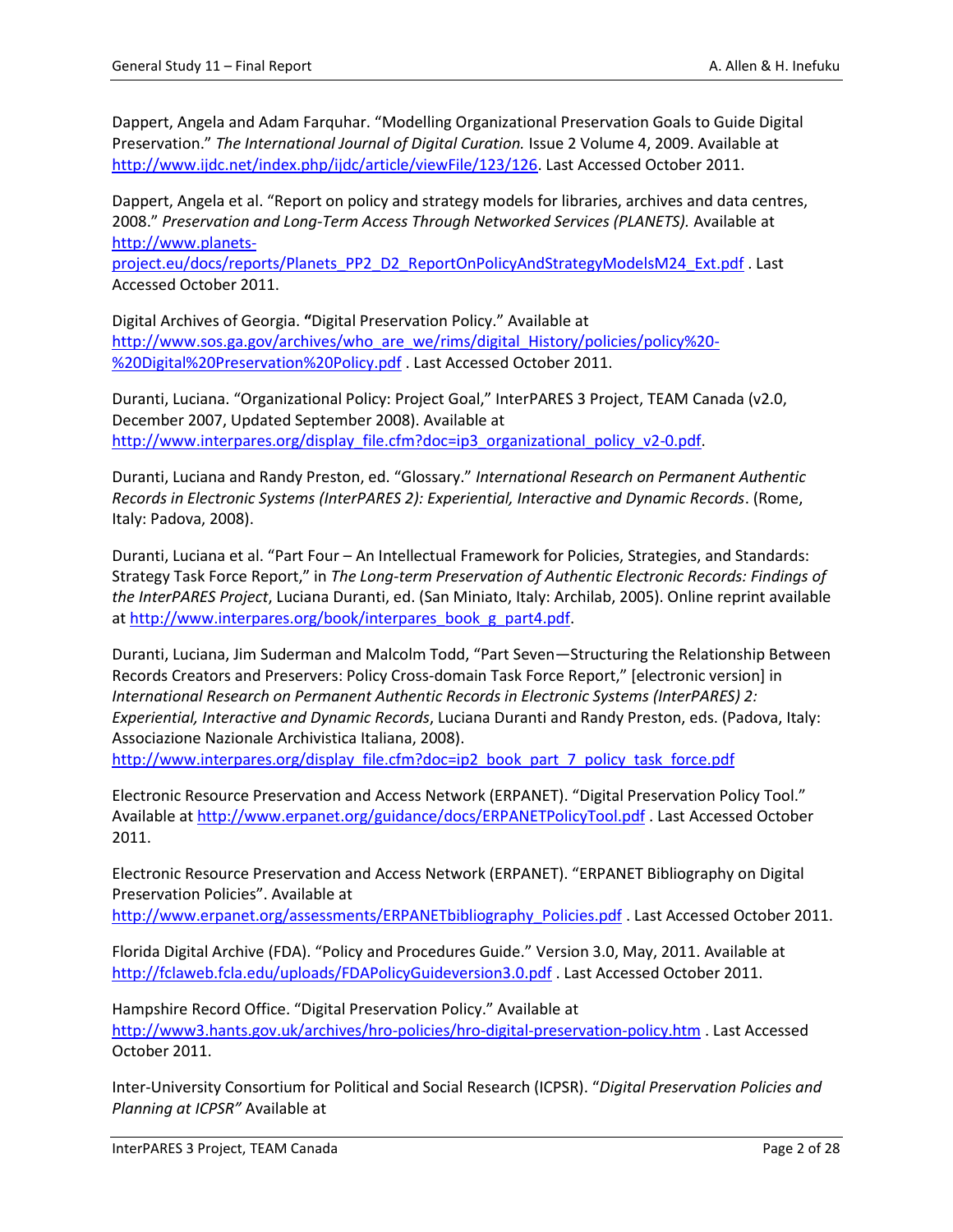<http://www.icpsr.umich.edu/icpsrweb/ICPSR/curation/preservation/policies/> . Last Accessed October 2011.

Joint Information System Committee (JISC). "Digital Preservation Policies Study." Available at <http://www.jisc.ac.uk/publications/reports/2008/jiscpolicyfinalreport.aspx> . Last accessed October 2011.

Joint Information System Committee (JISC). "An Introduction to Digital Preservation," Available at <http://www.jiscdigitalmedia.ac.uk/crossmedia/advice/an-introduction-to-digital-preservation/> . Last Accessed October 2011.

Kansas Historical Society. "Kansas Electronic Records Management Guidelines." Available at <http://www.kshs.org/p/kansas-electronic-records-management-guidelines/11331> . Last Accessed October 2011.

Lee, Kyong-Ho et al. "The State of the Art and Practice in Digital Preservation." Journal of Research of the National Institute of Standards and Technology, Volume 107, Number 1, January–February 2002. Available a[t http://citeseerx.ist.psu.edu/viewdoc/download?doi=10.1.1.95.6654&rep=rep1&type=pdf](http://citeseerx.ist.psu.edu/viewdoc/download?doi=10.1.1.95.6654&rep=rep1&type=pdf) . Last Accessed October 2011.

*Library and Archives Canada. "Digital Collection Development Policy." Available at <http://www.collectionscanada.gc.ca/collection/003-200-e.html> . Last Accessed October 2011.*

McGrath, Peter and Shirley Firth. "Heritage Map Digitisation: An adventure in applying aspects of

Digital Preservation Policy." Available at [http://www.valaconf.org.au/vala2006/papers2006/36\\_McGrath\\_Final.pdf](http://www.valaconf.org.au/vala2006/papers2006/36_McGrath_Final.pdf) . Last Accessed October 2011.

Indiana University. "Institutional Records Policy." Available at <http://www.indiana.edu/~libarch/ER/records-policy.pdf> . Last Accessed October 2011.

Municipal Research and Services Center of Washington. "Bellevue Policy and Procedure Regarding Electronic Records." Available at <http://www.mrsc.org/policyprocedures/b44elecrecpol.aspx> . Last Accessed October 2011.

National Archive of Malaysia. "Electronic Records Management and Archives Management Policy - Guidelines on Electronic Records Management: Managing Electronic Records in the Web Environment." Available a[t http://www2.arkib.gov.my/borang/web\\_eng.pdf](http://www2.arkib.gov.my/borang/web_eng.pdf) . Last Accessed October 2011.

National Library of Australia. "Collection digitisation policy, August 2009." Available at <http://www.nla.gov.au/policy/digitisation.html> . Last Accessed October 2011.

National Library of Australia. "Digital preservation policy 3rd Edition (2008)." Available at <http://www.nla.gov.au/policy-and-planning/digital-preservation-policy> . Last Accessed October 2011.

National Library of Australia. "Website Archiving Policy." Available at <http://www.nla.gov.au/policy/webarchive/archstrat.html> . Last Accessed October 2011.

National Library of Wales. "Digital Preservation Policy and Strategy, 2008"Available at [http://www.llgc.org.uk/fileadmin/documents/pdf/2008\\_digipres.pdf](http://www.llgc.org.uk/fileadmin/documents/pdf/2008_digipres.pdf) . Last Accessed October 2011.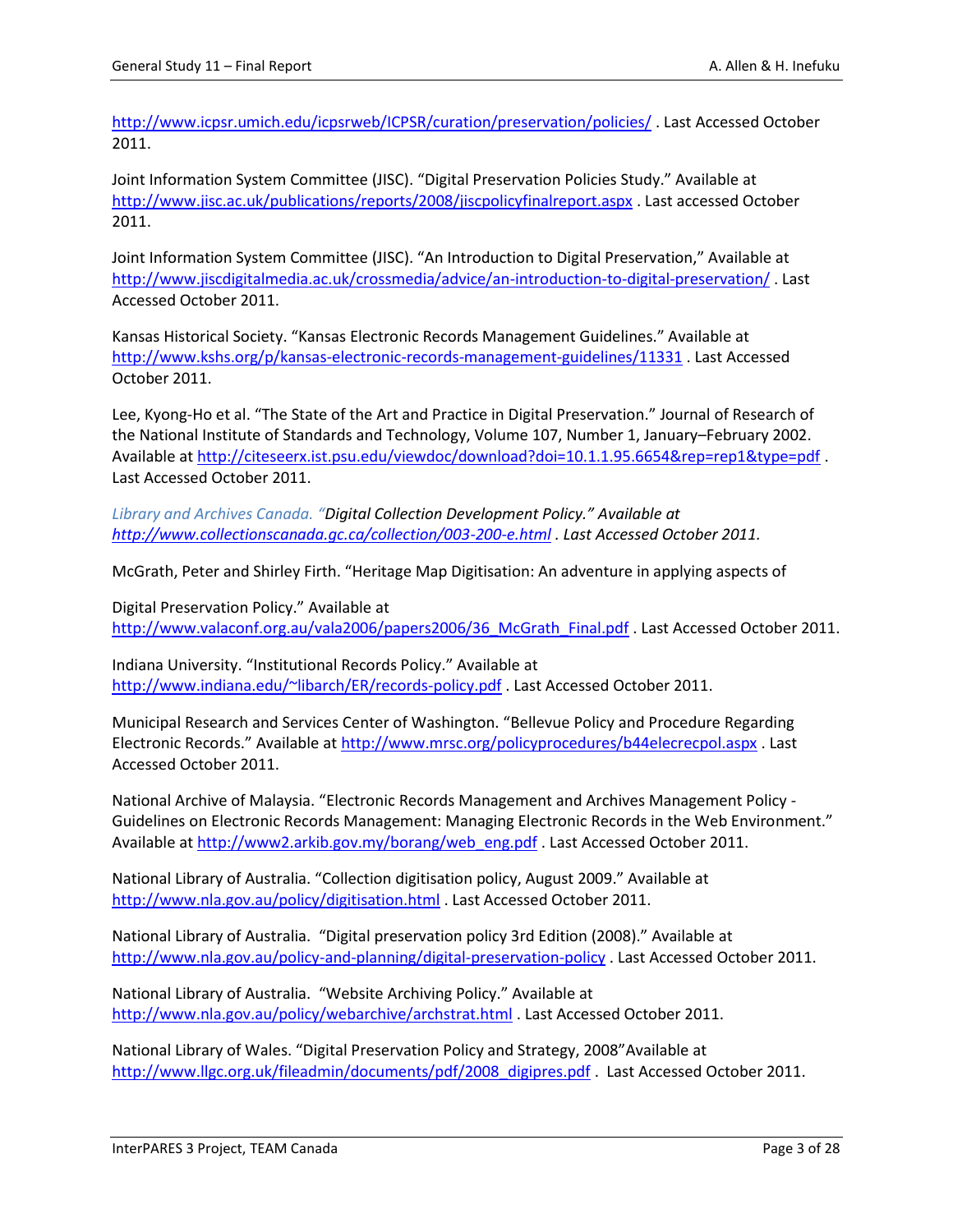National Museum of Australia. "Digital Preservation Policy and digitisation policy." Version 1.0 20 August 2009 Available at

[http://www.nma.gov.au/shared/libraries/attachments/corporate\\_documents/policies/digital\\_preservat](http://www.nma.gov.au/shared/libraries/attachments/corporate_documents/policies/digital_preservation_and_digitisation_policy/files/29686/POL-C-028_Digital_preservation_1.0.pdf) ion and digitisation policy/files/29686/POL-C-028 Digital preservation 1.0.pdf . Last Accessed October 2011.

New York State Archives. "New York State Archives Policy on Access to Records." Available at [http://www.archives.nysed.gov/a/research/res\\_access.shtml](http://www.archives.nysed.gov/a/research/res_access.shtml) . Last Accessed October 2011.

Oltmans Erik and Hilde van Wijngaarden. "The KB e-Depot digital archiving policy", Library Hi Tech, Vol. 24 Issue 4, 2006. pp.604 – 613. Available at

<http://www.emeraldinsight.com/journals.htm?articleid=1583895&show=abstract> . Last Accessed October 2011.

Online Computer Library Center. " OCLC Digital Archive Preservation Policy and Supporting Documentation." Available at

<http://www.oclc.org/support/documentation/digitalarchive/preservationpolicy.pdf> . Last Accessed October 2011.

Preston, Randy. "TEAM Canada Plenary Workshop #05: Proceedings," InterPARES, Final v1.0, November 2009. Available at

[http://www.interpares.org/rws/display\\_file.cfm?doc=ip3\\_canada\\_wks05\\_proceedings\\_FINAL\\_v1-0.pdf](http://www.interpares.org/rws/display_file.cfm?doc=ip3_canada_wks05_proceedings_FINAL_v1-0.pdf) .

Przybyla, Ann Marie. "Developing a Policy for Managing Email." Publication 85 Revised 2010. Available at [http://www.archives.nysed.gov/a/records/mr\\_pub85.shtml](http://www.archives.nysed.gov/a/records/mr_pub85.shtml) . Last Accessed October 2011.

Rosenthal, David et al. "Requirements for Digital Preservation Systems: A Bottom-Up Approach." Available a[t http://arxiv.org/abs/cs.DL/0509018](http://arxiv.org/abs/cs.DL/0509018) . Last Accessed October 2011.

Saskatchewan Council for Archives and Archivists. "Archives and electronic records: Policies and procedures guidelines." Available at <http://scaa.usask.ca/e-policy.html> . Last Accessed October 2011.

Severiens, Thomas. "Developing a Profile for a National Long-term preservation Policy." Network of Expertise in long-term Storage of digital Resources (NESTOR). Available at [http://web.archive.org/web/20070609095342/http://www.langzeitarchivierung.de/downloads/mat/07](http://web.archive.org/web/20070609095342/http:/www.langzeitarchivierung.de/downloads/mat/07_summary.pdf) summary.pdf . Last Accessed October 2011.

Simpson, Duncan. "Digital preservation in the regions: Sample survey of digital preservation preparedness and needs of organisations at local and regional levels - An assessment carried out from December 2004 to March 2005." Museums, Libraries and Archives Council: London, 2005. Available at [http://www.mla.gov.uk/what/publications/~/media/Files/pdf/2005/digital\\_preservation\\_in\\_regions.ash](http://www.mla.gov.uk/what/publications/~/media/Files/pdf/2005/digital_preservation_in_regions.ashx) [x](http://www.mla.gov.uk/what/publications/~/media/Files/pdf/2005/digital_preservation_in_regions.ashx). Last Accessed October 2011.

Skinner, K. and M. Schultz, Eds. *A Guide to Distributed Digital Preservation* Atlanta, GA: Educopia Institute, 2010. Available at<http://www.metaarchive.org/GDDP> . Last Accessed October 2011.

Smith, MacKenzie and Reagan W. Moore. "Digital Archive Policies and Trusted Digital Repositories." *The International Journal of Digital Curation.* Volume 2, No. 1, 2007. Available at <http://www.ijdc.net/index.php/ijdc/article/viewFile/27/16> . Last Accessed October 2011.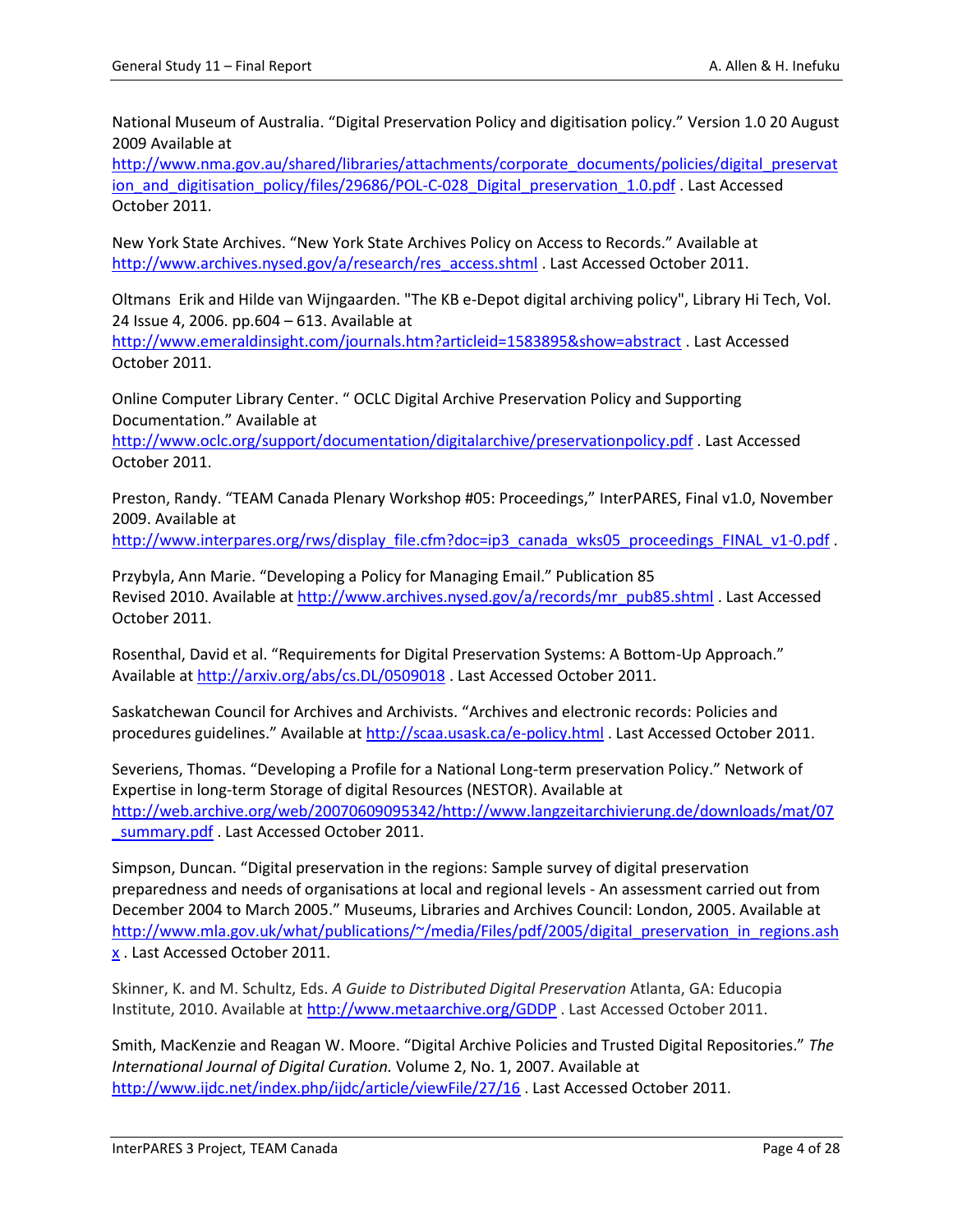State Library of Queensland. "Digital Preservation Policy." Available at http://www.slq.qld.gov.au/ \_data/assets/pdf\_file/0020/109550/SLQ -Digital Preservation Policy v0.05 - Oct 2008.pdf . Last Accessed October 2011.

State of California Records Management Program. "Electronic Records Management Handbook." California Records & Information Management, Sacramento, California, 2002. Available at <http://www.documents.dgs.ca.gov/osp/recs/ERMHbkall.pdf> . Last Accessed October 2011.

State Records Authority of New South Wales. "Policy on electronic recordkeeping." Available at [http://www.records.nsw.gov.au/recordkeeping/government-recordkeeping](http://www.records.nsw.gov.au/recordkeeping/government-recordkeeping-manual/rules/policies/policy-on-electronic-recordkeeping)[manual/rules/policies/policy-on-electronic-recordkeeping](http://www.records.nsw.gov.au/recordkeeping/government-recordkeeping-manual/rules/policies/policy-on-electronic-recordkeeping) . Last Accessed October 2011.

Thibodeau, Kenneth. "NARA's Electronic Records Archives Program." Presentation to the National Digital Strategy Advisory Board Library of Congress, June 28, 2004. Available at <http://www.digitalpreservation.gov/library/docs/thibodeau.pdf> . Last Accessed October 2011.

University Archivists Group (UAG). "Standards for an Electronic Records Policy Committee on Institutional Cooperation." Available at <http://www-personal.umich.edu/~deromedi/CIC/cic4.htm> . Last Accessed October 2011.

University of California, Office of the President. " Electronic Communications Policy." Revised August 18, 2005. Available at<http://www.ucop.edu/ucophome/coordrev/policy/PP081805ECP.pdf> . Last Accessed October 2011.

University of Edinburgh. "Records Management Policy Framework." Available at [http://www.recordsmanagement.ed.ac.uk/InfoStaff/RMstaff/RM\\_framework.htm](http://www.recordsmanagement.ed.ac.uk/InfoStaff/RMstaff/RM_framework.htm) . Last Accessed October 2011.

University of Edinburgh. "Templates For Electronic Records." Available at <http://www.recordsmanagement.ed.ac.uk/InfoStaff/RMstaff/RMprojects/PP/Templates/Templates.htm> . Last Accessed October 2011.

University of Lethbridge. "Records Management Policy." Available at [http://www.uleth.ca/lib/archives/records\\_Management/policy.pdf](http://www.uleth.ca/lib/archives/records_Management/policy.pdf) . Last Accessed October 2011.

University of Michigan. "Digital Preservation Management: Implementing short-term strategies for Long-term Problems". Available at [http://www.icpsr.umich.edu/dpm/dpm-eng/eng\\_index.html](http://www.icpsr.umich.edu/dpm/dpm-eng/eng_index.html) . Last Accessed October 2011.

University of Oregon Libraries. "Preservation Policy for digital resources." Available at [http://libweb.uoregon.edu/inc/data/diglib/DigitalPresPolicy\\_draft.pdf](http://libweb.uoregon.edu/inc/data/diglib/DigitalPresPolicy_draft.pdf) . Last Accessed October 2011.

University of Texas at Austin. "Electronic Records Policy." Available at <http://www.utexas.edu/business/accounting/retention/electronic.html> . Last Accessed October 2011.

University of Texas at El Paso. "Electronic Records Certification and Disposal of Records Policy." Available a[t http://admin.utep.edu/Default.aspx?tabid=61654](http://admin.utep.edu/Default.aspx?tabid=61654) **.** Last Accessed October 2011.

University of Wisconsin Milwaukee. "Guidelines, Laws, and Policies." Available at <http://www4.uwm.edu/libraries/arch/recordsmgt/guidelines.cfm> . Last Accessed October 2011.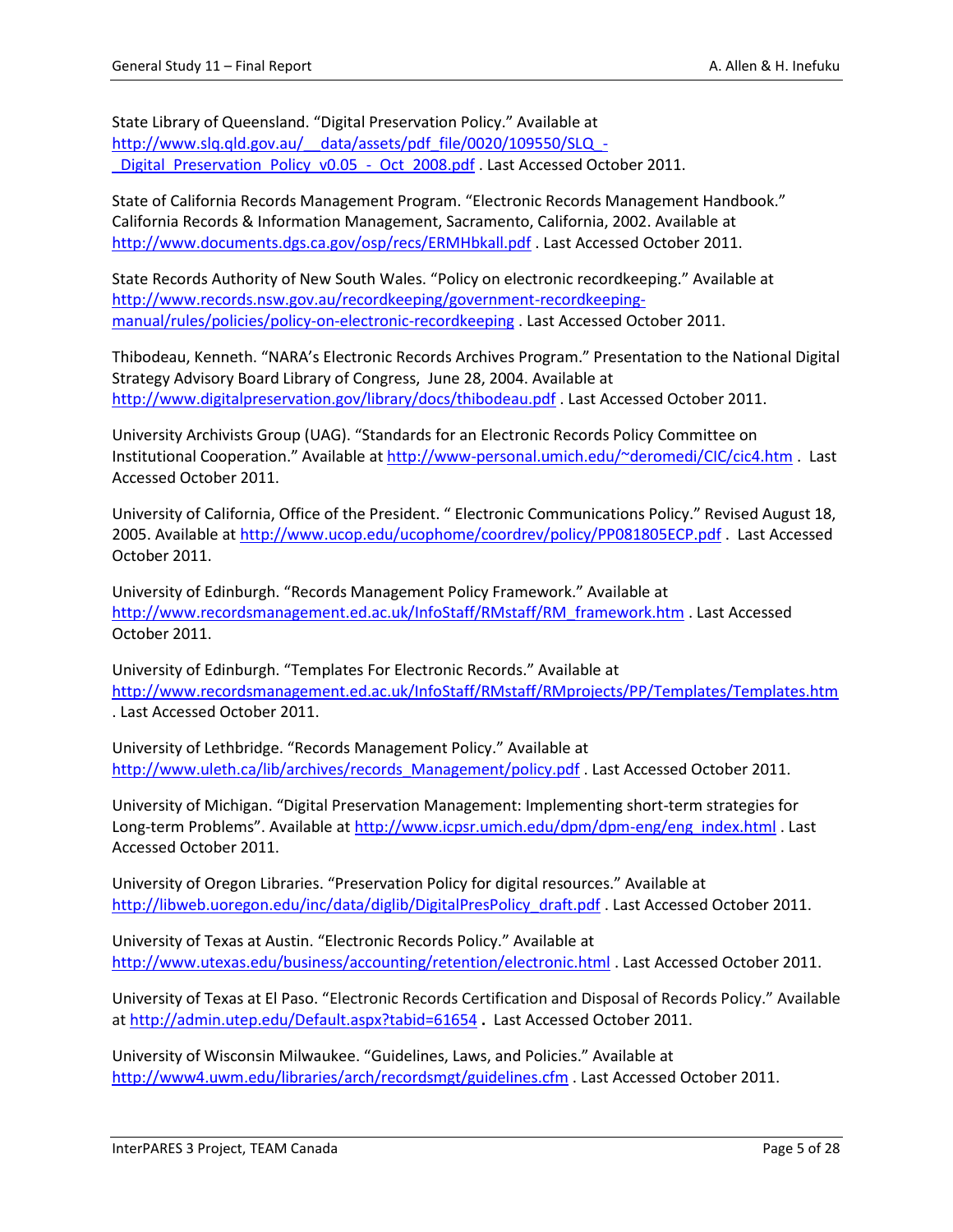US Department of Health & Human Services. "HHS Policy for Electronic Records Management, September 15, 2005, HHS-OCIO-2005-0001." Available at [http://www.hhs.gov/ocio/policy/2005-](http://www.hhs.gov/ocio/policy/2005-0001.html) [0001.html](http://www.hhs.gov/ocio/policy/2005-0001.html) . Last Accessed October 2011.

Utah Department of Administrative Services, Division of State Archives. " Electronic Records Management Business Case." Available at [http://www.geomapp.net/docs/ut\\_ERMBusinessCase.pdf](http://www.geomapp.net/docs/ut_ERMBusinessCase.pdf) . Last Accessed October 2011.

Wyoming State Archives. "Electronic Records Management Strategy." Available at <http://wyoarchives.state.wy.us/RecMan/pdf/erms.pdf> . Last Accessed October 2011.

Yale University Library. "Yale University Library: Digital Preservation Policy." Available at <http://www.library.yale.edu/iac/DPC/final1.html> . Last Accessed October 2011.

Zhigeng, Wang. "Digital Preservation at National Library of China." Presentation given October 15, 2007. Available a[t http://conference.las.ac.cn/Sino-German/2007/pdf/5%20Wang%20zhigeng--](http://conference.las.ac.cn/Sino-German/2007/pdf/5%20Wang%20zhigeng--Digital%20Preservation%20at%20National%20Library%20of%20China.pdf) [Digital%20Preservation%20at%20National%20Library%20of%20China.pdf](http://conference.las.ac.cn/Sino-German/2007/pdf/5%20Wang%20zhigeng--Digital%20Preservation%20at%20National%20Library%20of%20China.pdf) . Last Accessed October 2011.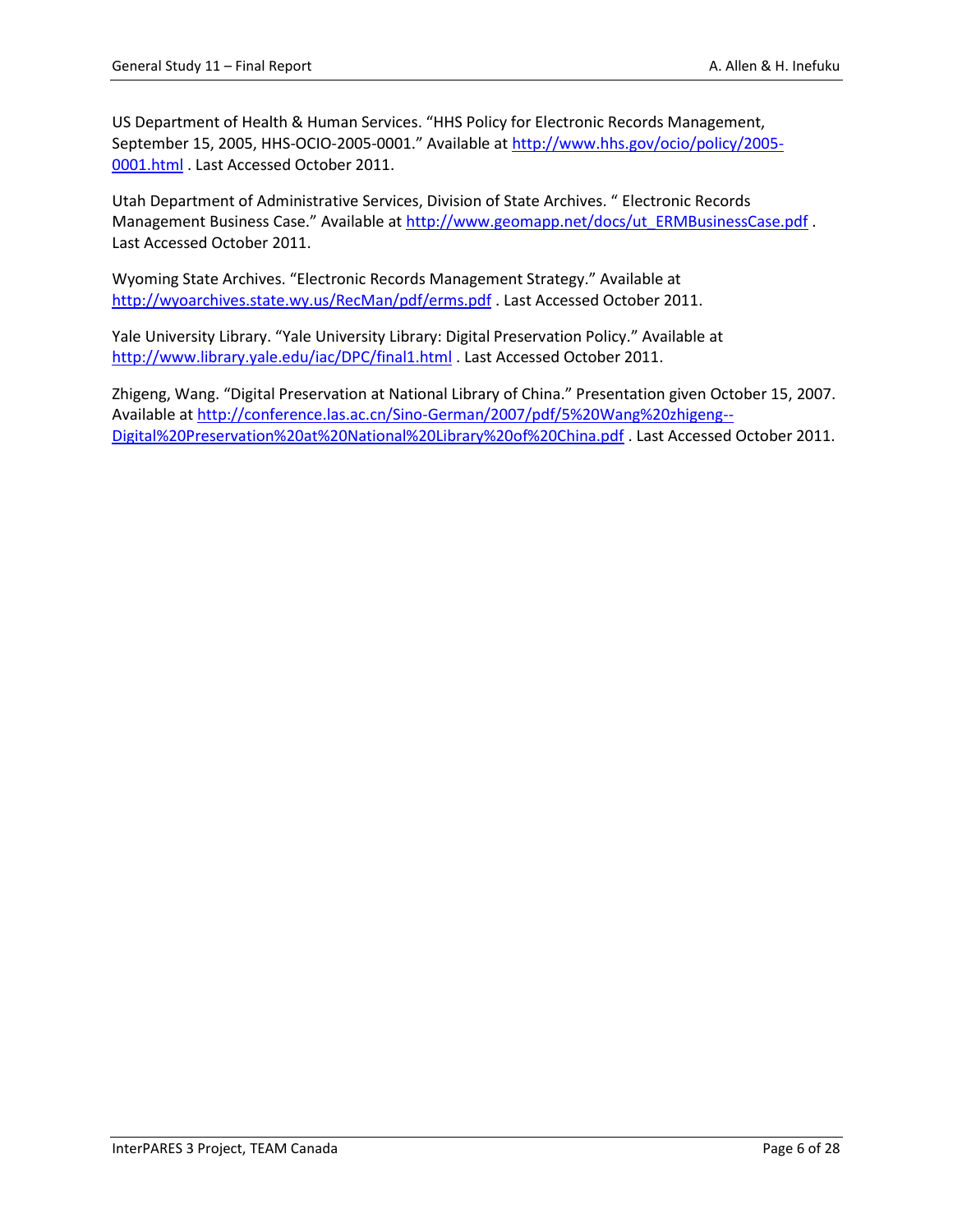## <span id="page-16-0"></span>**Appendix A: Policy Template**

## **Introduction**

The following template identifies content that should be included in policies. Each heading presented includes rationale for inclusion and an illustrative example taken from policies developed in InterPARES 3 case studies.

The sections and headings specified were drawn from: 1) existing policy templates available on the Internet; and 2) policies that have been developed to-date by InterPARES 3 case studies.

This template is not meant to prescribe specific heading titles and order for writing policies. Rather, it describes content that should be included in policies, with suggested titles based on the content of each section.

## **Purpose/Objectives**

Each policy should have an introductory section that aligns the goals and objectives of the policy with the goals and objectives of the organization. Thus, the policy should reflect the organization's mission and mandate. Policies regarding the creation, maintenance and/or preservation of digital records should address issues of record reliability, accuracy and authenticity.

### *Example 1. cIRcle: University of British Columbia Digital Repository, Digital Preservation Policy.*

*The purpose of the cIRcle Digital Preservation Policy is to make certain that action is taken to ensure the long-term preservation of the digital content in cIRcle. This policy acts as an authoritative guide for the long-term preservation of cIRcle's contents and provides a framework to guide preservation practices.*

### *Example 2. British Columbia Institute of Technology (BCIT), Digital Preservation Policy.*

*The goals of this policy are to act as an authoritative guide on the long-term preservation of digital records at BCIT and to provide a comprehensive overview of the long-term digital preservation function.*

*The objectives of this policy are:* 

- *to support the identification of the significant characteristics of digital records that need to be protected to maintain their accuracy, reliability and authenticity;*
- *to ensure that BCIT digital records creators and custodians are informed of their roles and responsibilities in the creation, maintenance and disposition of digital records identified for long-term and permanent preservation; and*
- $\bullet$ *to support the ongoing accessibility and continuing preservation of digital records that will be considered trustworthy for legal, administrative and historical purposes over the long term.*

### **Scope**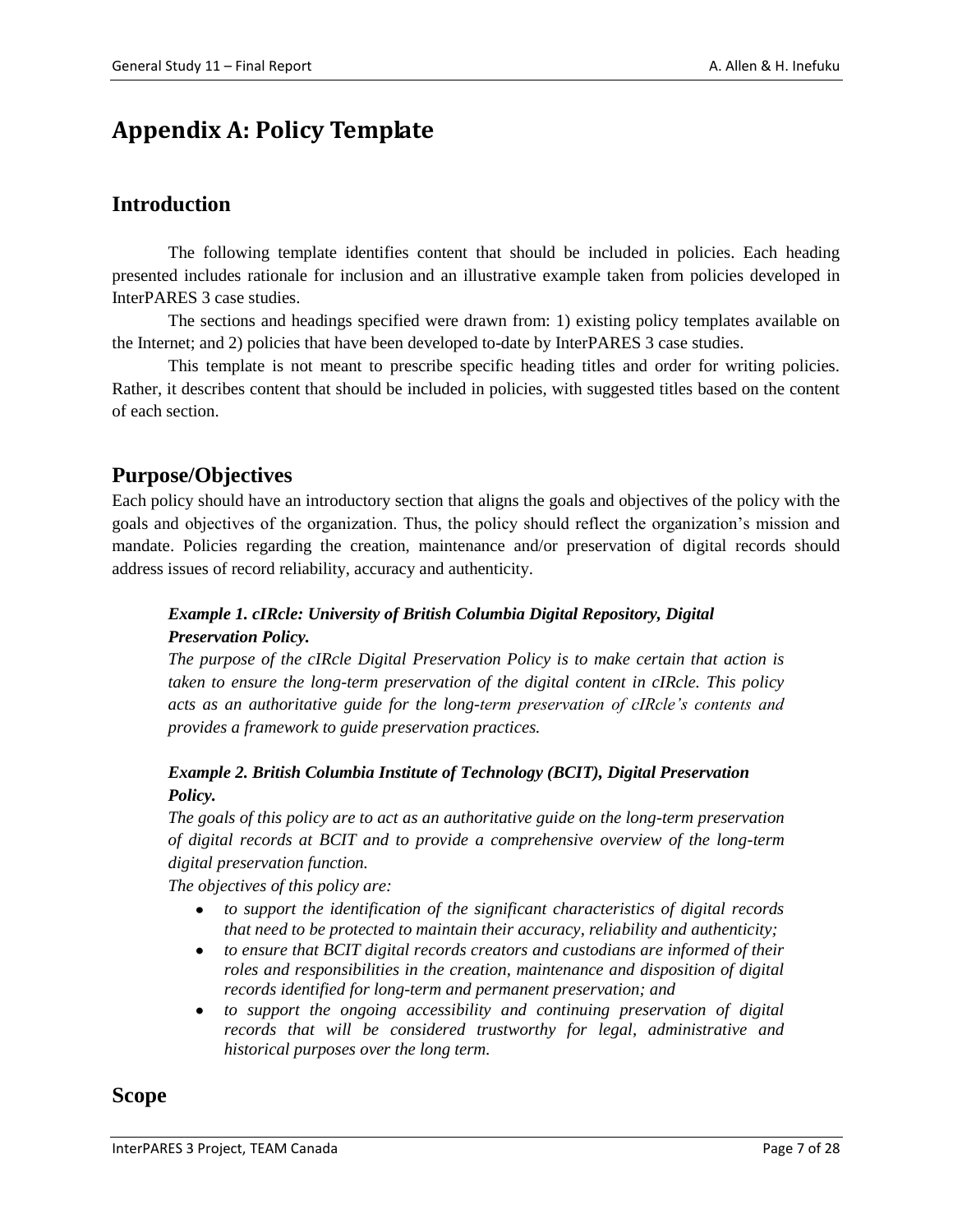The scope section of a policy should indicate:

- $\bullet$  The objects (e.g., records, digital objects) that are covered by the policy; and
- The individuals or department(s) covered by the policy.

#### *Example 1. cIRcle, Digital Preservation Policy.*

*This policy covers all digital objects submitted to cIRcle.*

#### *Example 2. BCIT, Digital Preservation Policy.*

*Who Does This Policy Apply To?*

*This policy applies to all BCIT employees (including faculty, staff and administrators) and all schools and departments that generate digital records.*

*Scope of Digital Records Preservation Program*

*The BCIT policy for digital records preservation provides the institutional framework necessary to carry out the procedures that will ensure such preservation. Based on the infrastructure outlined in the InterPARES 2 Policy Framework, policy and procedures together constitute a Digital Records Preservation Program that encompasses the disposition of all BCIT digital records appraised for long-term maintenance and of those appraised for permanent preservation in the Archives.*

## **Mandate**

The mandate of the organization or department issuing the policy should be stated. Including the mandate will indicate that the department issuing the policy has the authority to do so, and, the policy supports the department and/or organization's business needs.

#### *Example 1. cIRcle, Acquisition Policy.*

*[cIRcle](http://www.interpares.org/rws/display_file.cfm?doc=cIRcle) is the University of British Columbia's digital repository for research and teaching materials created by the [UBC](http://www.interpares.org/rws/display_file.cfm?doc=UBC) community and its partners. Materials in [cIRcle](http://www.interpares.org/rws/display_file.cfm?doc=cIRcle) are openly accessible to anyone on the Web, have persistent [URLs,](http://www.interpares.org/rws/display_file.cfm?doc=URLs,) and will be preserved for future generations.*

### **Policy Statements**

The policy statements will provide high-level guidance on how digital records are created, maintained and preserved. Specific directives on how to implement the policy statement should be drafted in separate procedural or guidance documents, referred to in the policy.

The policy statement should be based on the business needs of the organization, not on the technology used to achieve those needs. As policies are high-level statements, they can be reviewed periodically and amended as business needs evolve. Technology-based solutions, which may be subject to frequent change, should rather be discussed in related procedural and guidance documents.

#### *Example 1. Vancouver School of Theology (VST), Records Management Policy*

*VST recognizes that efficient management of its records, regardless of form or medium, is essential to support the work of the School, to facilitate governance and management,*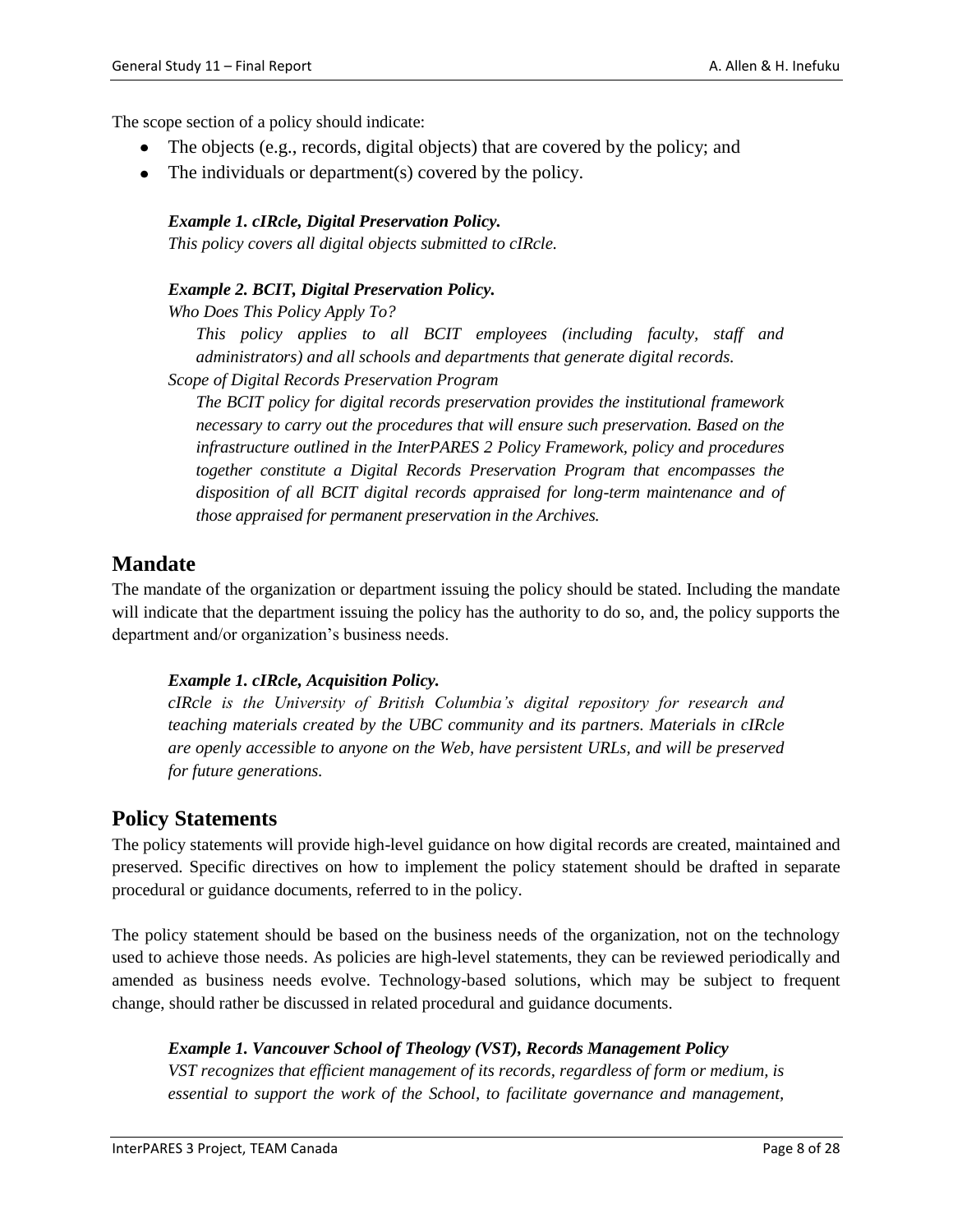*and to enable the School to comply with legal and regulatory obligations. VST is committed to developing an effective records management program that will promote record accessibility and support VST in meeting its obligations for accountability and protection of privacy, reducing risk and maximizing efficiency.* 

*This policy provides a framework for the creation, management and ongoing preservation of VST's records on any medium that are authentic, reliable and accessible for current and future use.*

## **Areas of Coverage**

This section(s) will include guidance statements more specific than the policy statement, relating to aspects of records management (e.g., records creation, retention and disposal, digital preservation). These may be elaborated within a single policy document or be expanded in separate, cross-referenced policy documents.

#### *Example 1. cIRcle, Acquisition Policy.*

*File Formats* 

*Although cIRcle will accept the submission of nearly all file types, a list of file types for which preservation will be ensured has been generated. These file types are listed in File Format Guidelines (forthcoming).*

*File types that are not included within this list have been identified as either known or unknown. cIRcle cannot guarantee the preservation of such files, although bit preservation of these files will be ensured.*

*Copyright and Intellectual Property*

*cIRcle does not require authors to surrender or transfer their copyright. Authors must hold the copyright or distribution rights to material(s) submitted to cIRcle, and should grant cIRcle permission to make said material freely available in the digital repository, and to act upon for preservation purposes.*

## **Roles and Responsibilities**

This section ties the policy into the overall organization structure. It identifies stakeholder groups and assigns responsibility for the development (archivists and/or records managers) and implementation (IT, staff) of the policy which reflect the accountability structure of the institution.

#### *Example 1. VST, Records Management Policy.*

*Director—Records Management and Privacy (or designate)*

- *Raise awareness of records management issues with staff and administrators;*
- *Develop, with input from and in consultation with administrators, a records classification scheme, and retention and disposition schedules for all records, regardless of their medium;*
- *Identify, with input from and in consultation with administrators, existing digital records, ensure their trustworthiness according to the InterPARES 1 Project's "Benchmark Requirements Supporting the Presumption of Authenticity of Electronic Records," and determine and maintain their relationships with corresponding paper records;*
- *Advise, train and support staff in implementing records management procedures;*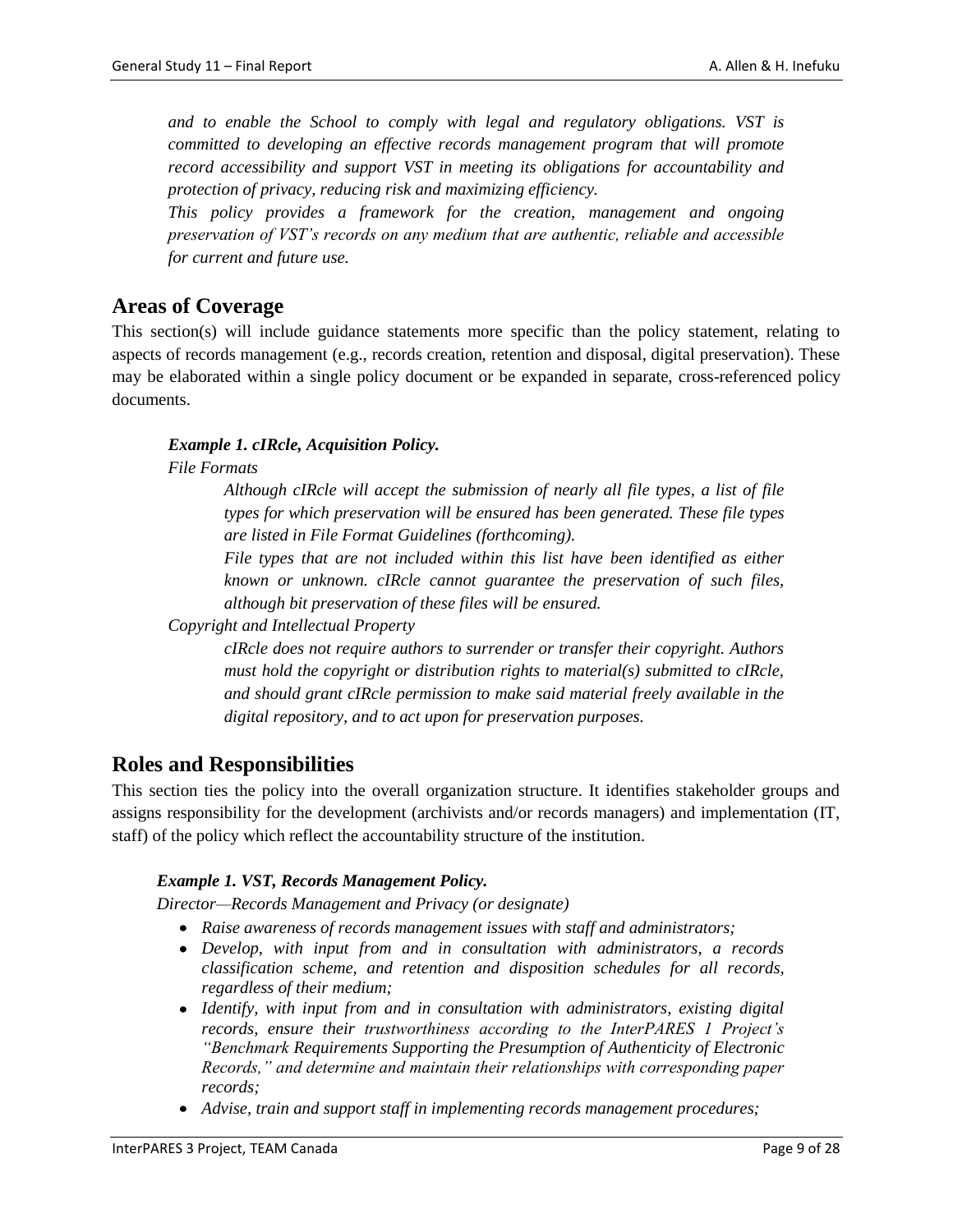- *Work with the IT Director to select hardware, software and file formats that offer the best likelihood of interoperability and continuing accessibility over time; and*
- *Monitor progress in implementation of procedures, providing support as necessary.*

## **Definitions**

This section should provide a glossary of domain- or organization-specific terms used in the policy, especially if the use of those terms differs from usage in common English.

#### *Example 1. BCIT, Digital Preservation Policy.*

*Active Records: Active records are those in current use, meaning that they are referred to at least once a month per records series. They are stored in office areas and on information technology servers that are immediately accessible.*

#### *Example 2. cIRcle, Acquisition Policy.*

*Bit Preservation: Ensuring that the bits comprising a digital object remain the same over time, preventing corruption, data loss and other damage. Community: Institution, faculty, department or identified group that creates or generates material.*

## **Related Sources**

Policies must adhere to relevant national or local legislation and may adhere to relevant standards and best practices. These laws, policies, standards and best practices should be reference in the policy. Identifying relevant legislation, standards and best practices helps to add authority to the policy. When citing related sources, it may be useful to include a statement identifying the purpose of the source and how it relates to the policy.

The policy should also reference related organizational polices.

#### *Example 1. BCIT, Digital Preservation Policy*

*BCIT Policies:*

- *6700, Freedom of Information and Protection of Privacy*
- *6701, Records Management*
- *6702, Archives and Special Collections*

*Legislation:*

- *BC Evidence Act*
- *BC Freedom of Information and Protection of Privacy Act*
- *Canada Copyright Act*
- *Canadian Patent Act*
- *Canadian Trade-Marks Act*

*Guidelines and Standards:*

- *Canadian Digital Information Strategy (October 2008)*
- *Electronic Records as Documentary Evidence (CAN/CGSB-72.34-2005)*
- *Canadian General Standards Board Microfilm Standard*  $\bullet$

## **Contact Information**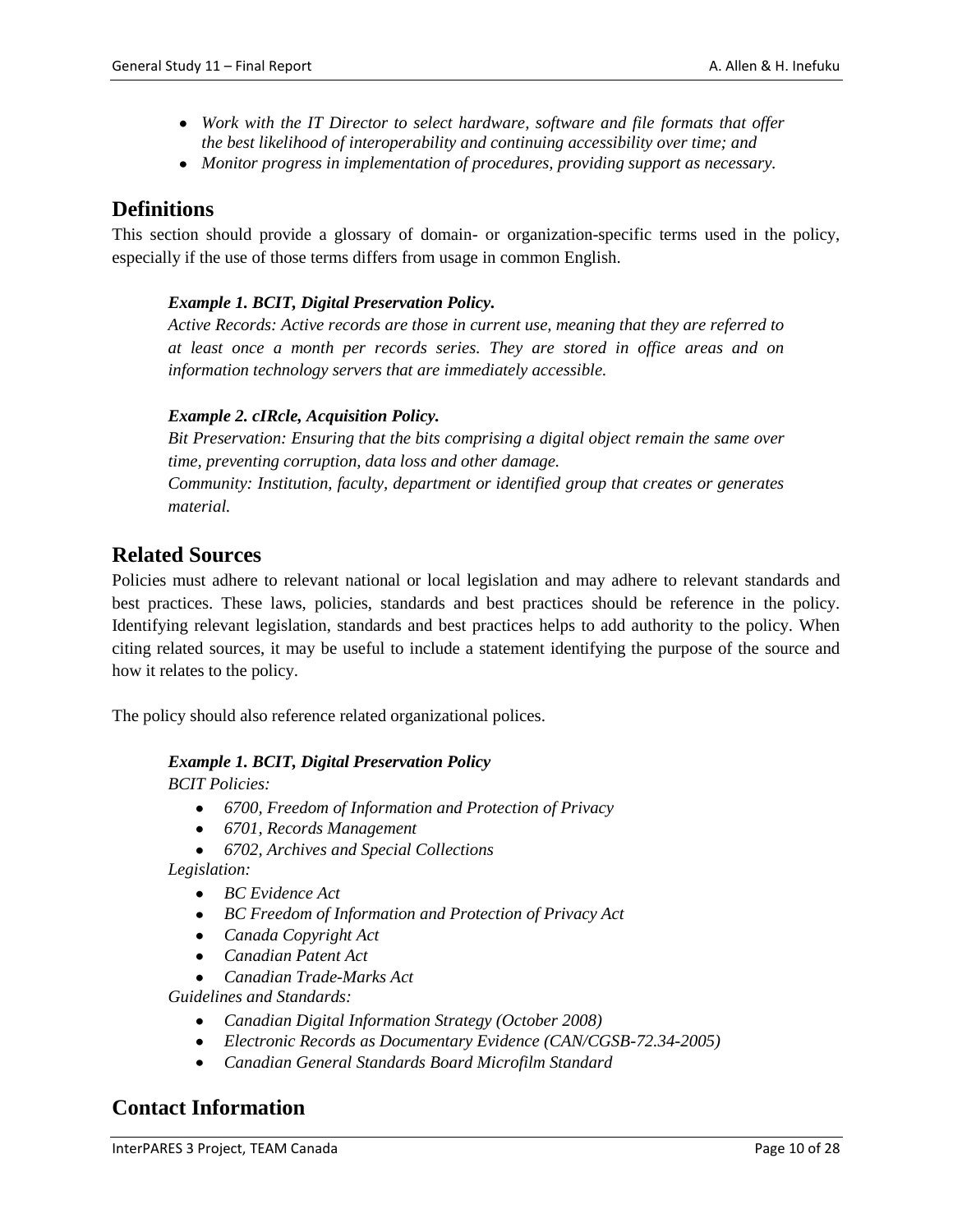The policy should include a statement identifying the department issuing the policy. It may also include contact information for the department if further guidance or clarification is needed.

### **Policy Review**

Receiving policy approval from senior individual(s) or department(s) indicates that the policy has received their authority. If necessary, receiving policy approval from legal counsel will ensure that the policy adheres to any relevant legislation, such as those regarding records, access to information and privacy.

Policies should be reviewed periodically, to ensure that they continue to function within and support the organization's goals.

This section should contain the following information:

- The individual(s) and/or department(s) responsible for approving the policy;
- Length of time between reviews;
- Date the policy was last reviewed;
- Date the policy was approved by the relevant individual(s) and/or department(s); and
- Date of the next review.
	- *Example 1. cIRcle, Acquisition Policy.*

*This policy is subject to approval by the UBC Library and will be reviewed every three years. As part of the review, all specific references to legislation, policies, or other documents should be updated to reflect the latest iteration of all materials.*

## **Version Control**

Each policy should contain version control, to ensure that staff members are following the most up-todate policies. Information needed to support version control include:

- Version number of the policy;
- Date the policy is effective;
- If policy has been superseded, date policy has been superseded; and
- If policy has been superseded, reference to updated version.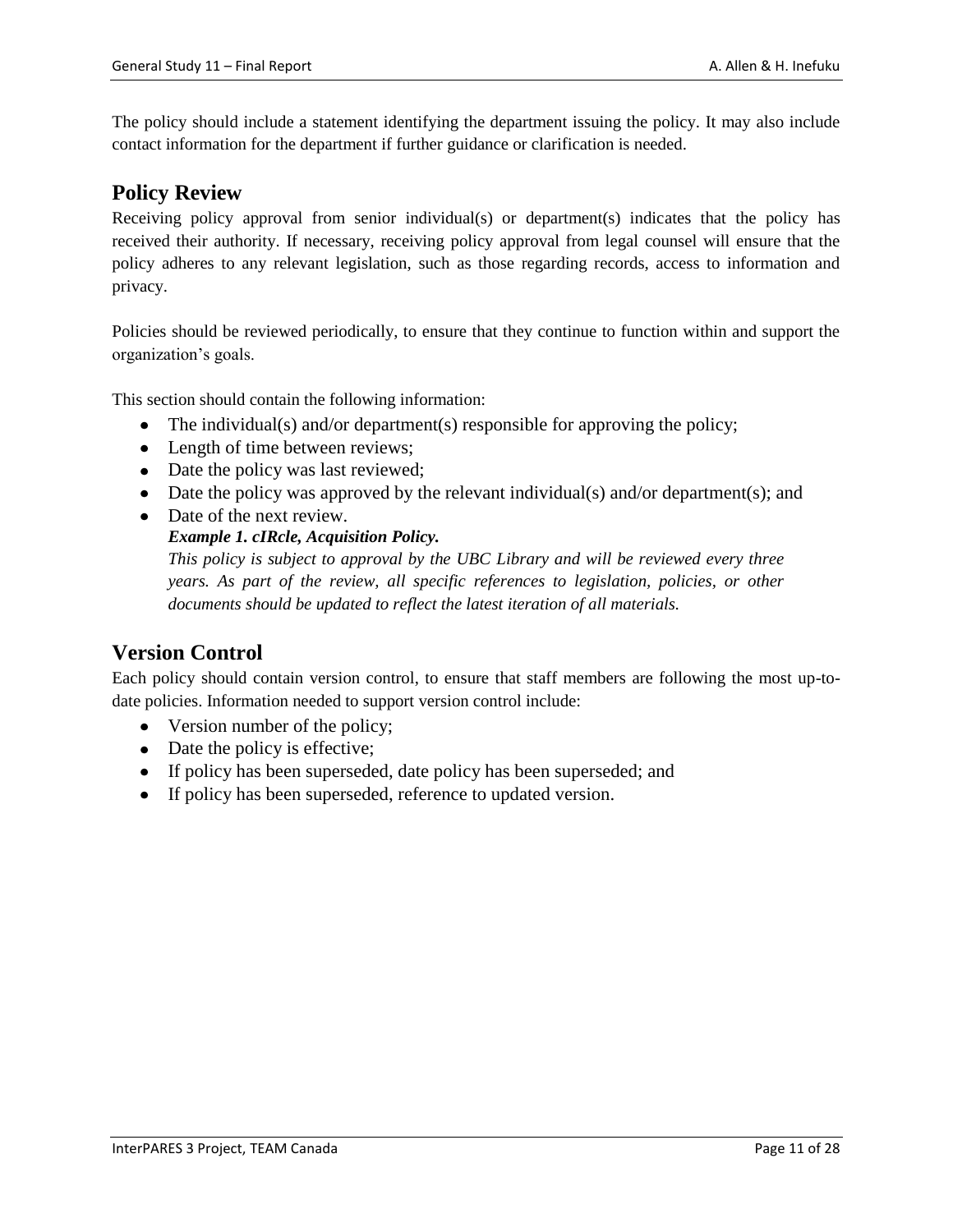## <span id="page-21-0"></span>**Appendix B: InterPARES Case Studies and Policies Referenced**

**Case Study 01: British Columbia Institute of Technology (BCIT)**

• Digital Preservation Policy

**Case Study 15: cIRcle**

- Acquisition Policy
- Digital Preservation Policy
- Intellectual Property Policy

## **Case Study 13: Vancouver School of Theology (VST)**

• Records Management Policy

### **Case Study 14: City of Surrey**

- Share Care Toolkit
- Shared Drive Migration Toolkit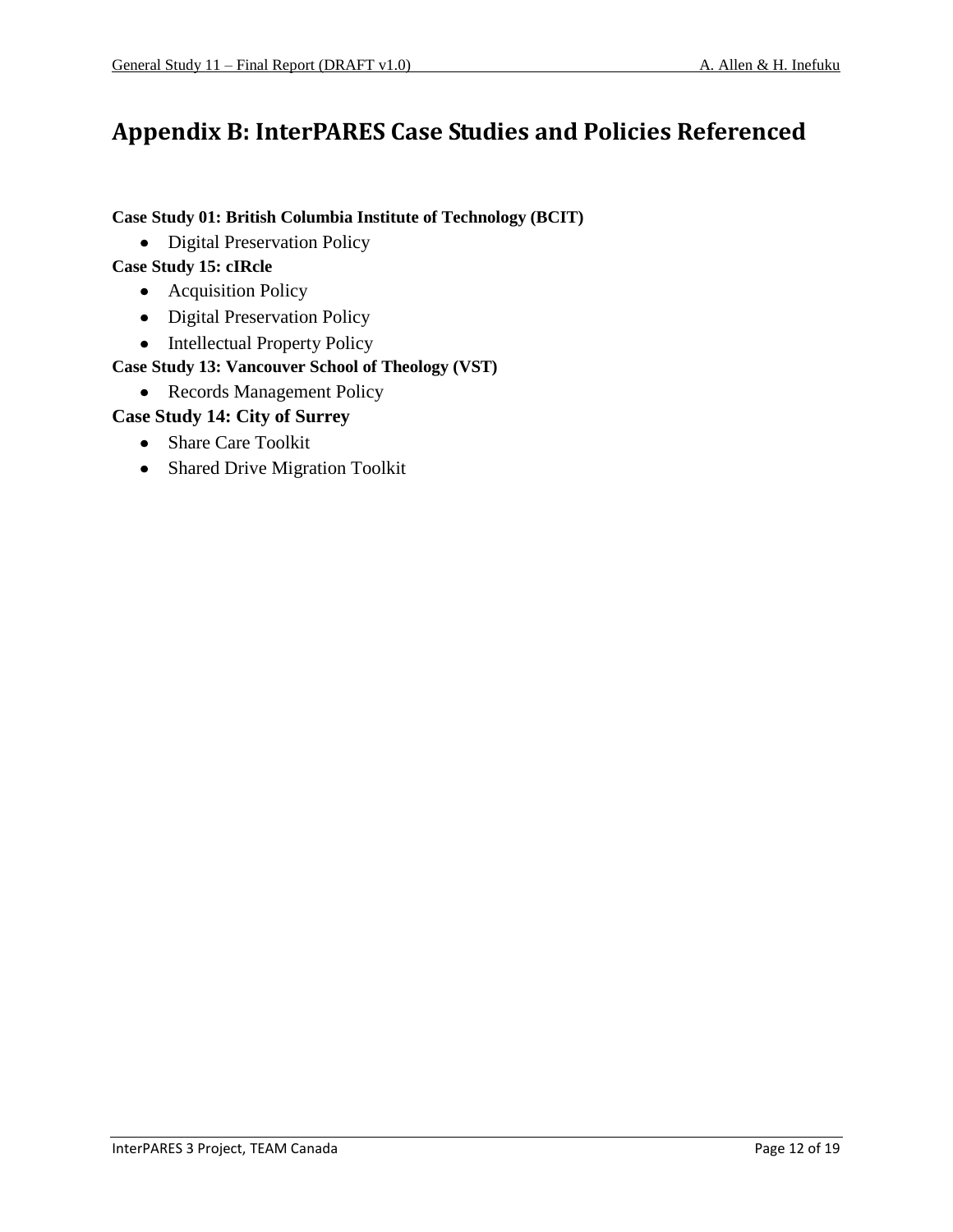## <span id="page-22-0"></span>**Appendix C: Procedure Document Template**

## **Introduction**

The following template identifies content that should be included in procedure documents. Each heading presented includes rationale for inclusion.

Procedure documents provide instructions as a best practice guide on how to implement a policy and should include sections on: Purpose/Objective, Scope, Procedural Statements, Roles and Responsibilities, Definitions, Related Sources, Contact Information and Version Control. Procedure documents should be expected to undergo revision more frequently than policy documents, as they are adapted to reflect changes in technology, feedback form implementers and other factors. Procedure documents must be viewed as implementation tools that are helpful for executing a policy.

Digital records management and preservation procedures should:

- Ensure digital components of records can be separately maintained and reassembled over time;
- Link business procedures to documentation procedures and the classification system in which the body of records operates to ensure that records creation and management adhere to internal standards and guidelines;
- Facilitate constant interaction between stakeholders, including the records creator, records managers, IT and the designated preserver;
- Require detailed documentation of all business functions and processes contributing to  $\bullet$ the creation and use of the same records in any records creator's application or system; and
- An explicit linkage between each individual record and its related workflow.<sup>11</sup>  $\bullet$

The sections and headings specified were drawn from: 1) existing procedure templates available on the Internet; and 2) policies that have been developed to-date by InterPARES 3 case studies.

This template is not meant to prescribe specific heading titles and order for writing a procedure. Rather, it describes content that should be included in a procedure, with suggested titles based on the content of each section.

<sup>11</sup> Duranti, Luciana, Jim Suderman and Malcolm Todd, "Appendix 19: A Framework of Principles for the Development of Policies, Strategies and Standards for the Long-term Preservation of Digital Records," [electronic version] in *International Research on Permanent Authentic Records in Electronic Systems (InterPARES) 2: Experiential, Interactive and Dynamic Records*, Luciana Duranti and Randy Preston, eds. (Padova, Italy: Associazione Nazionale Archivistica Italiana, 2008).

[http://www.interpares.org/display\\_file.cfm?doc=ip2\\_book\\_appe ndix\\_19.pdf](http://www.interpares.org/display_file.cfm?doc=ip2_book_appe%20ndix_19.pdf)

 $\overline{\phantom{a}}$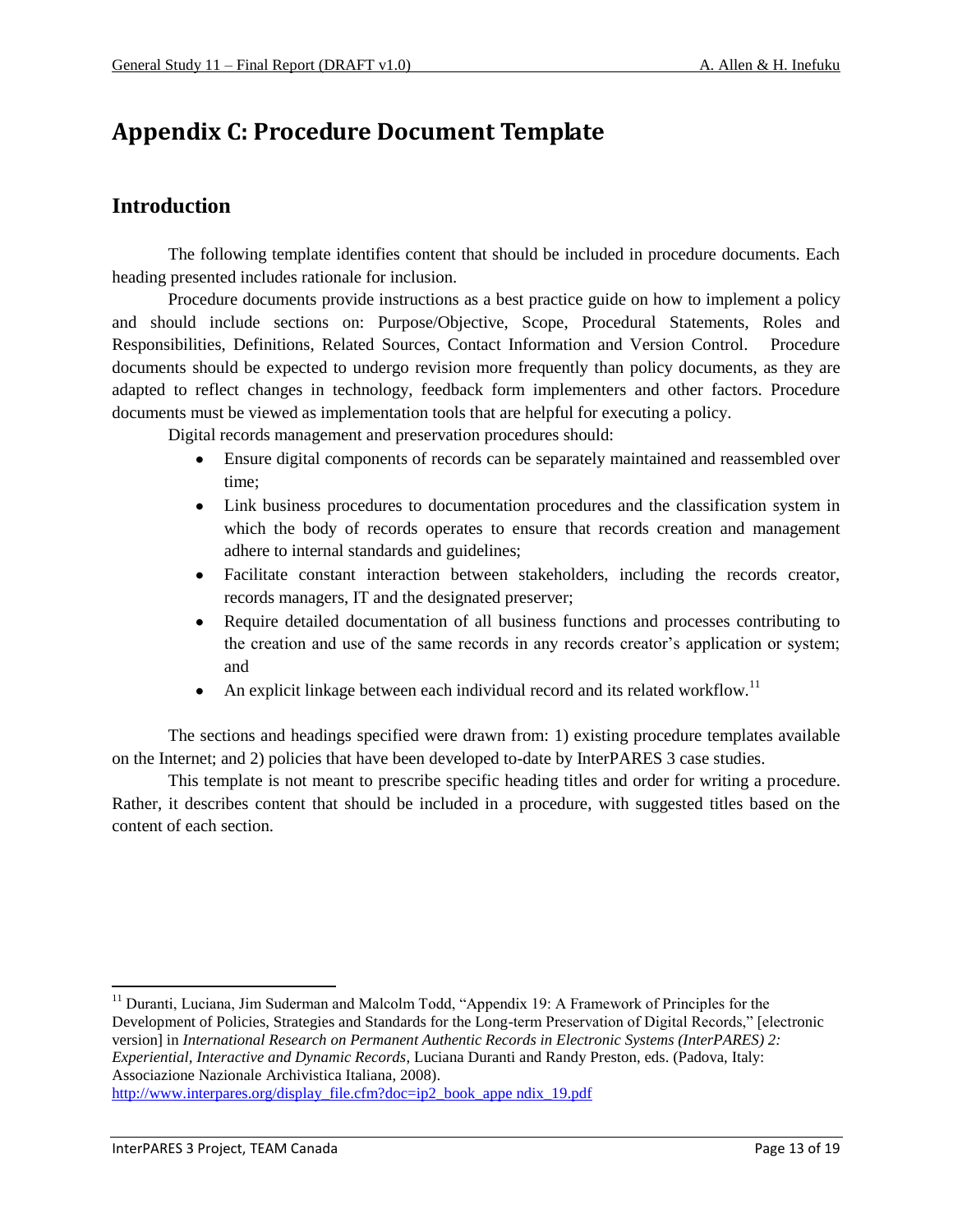## **Purpose/Objectives**

Each procedure should have an introductory section that aligns the goals and objectives of the procedure with the goals and objectives of the policies they are designed to implement. The link between the procedure and the relevant policy should be made explicit.

### *Example 1. British Columbia Institute of Technology. Digital Records Preservation Guidelines.*

*These procedures apply directly to Records Management Policy 6701, and Archives Management Policy 6702, and Records Management Procedures 6701-PR 1. This set of procedures guide the activities of the Records Manager/Archivist, records administrators and custodians, and records creators to ensure that digital records are created and maintained according to the Directory of Records, and in such a way that their authenticity and reliability may be preserved over the long term.*

## **Scope**

The scope section of a procedure document should indicate:

- The objects (e.g., records, digital objects) that are covered by the procedure; and
- The individuals or department(s) covered by the procedure.  $\bullet$

#### *Example 1. University of Victoria. Guidelines on E-mail Management.*

*These guidelines apply to all University of Victoria employees who create, manage, and save e-mails as part of their daily tasks and routines.*

## **Procedural Statements**

The procedural statements consist of guidelines or instructions on how to carry out activities necessary to support the policy. Procedural statements should be simple and easy to understand and may take the form of bulleted lists, step-by-step instructions, checklists, etc. They should reflect best practice and indicate the manner in which technology and tools are used throughout the procedure. If necessary, workflows, diagrams and other graphic elements may be embedded within the procedural statements, or attached to the procedure document as an appendix.

#### *Example 1. University of Victoria. Guidelines on E-mail Management.*

*University employees have a responsibility to create and keep records that adequately record the University's activities. Each employee will need to keep e-mails for a certain length of time. This length of time will depend on the content of the e-mail. Many e-mail messages may be transitory records, which are only required for a limited period of time for the completion of an action, the preparation of an ongoing record, or are purely for informational purposes.*

*In order to help determine whether an e-mail needs to be retained in the long term, the following questions should be considered:*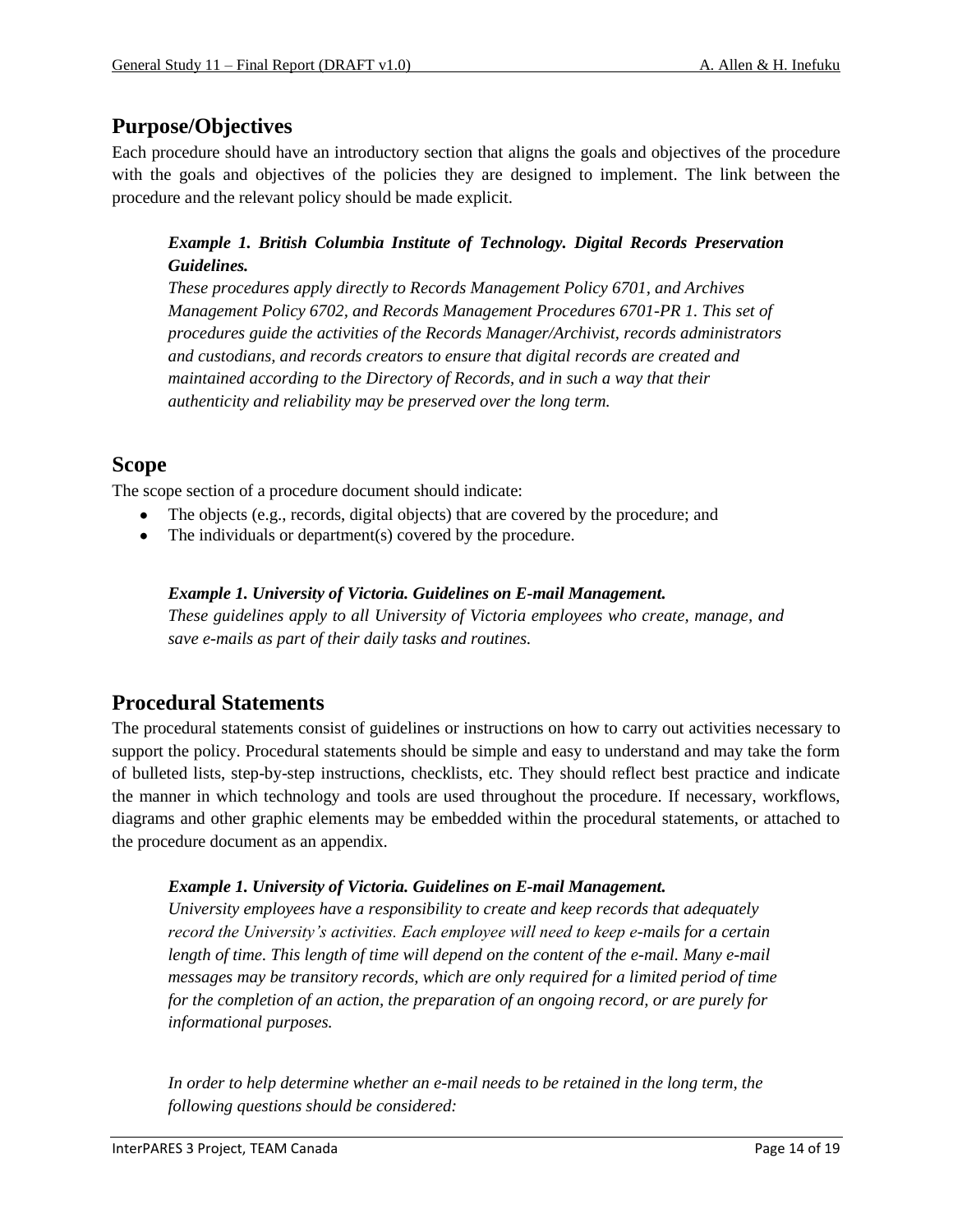*Could the e-mail be used as evidence of an action or a decision about an individual, a program, project, etc.?* 

*Does the e-mail contain information that will be used as a basis for future decisions? Does the e-mail require or authorize an important course of action? Does the e-mail approve formal policy or set a precedent? Does the e-mail detail any obligations or responsibilities of the university? Does the e-mail protect the rights or assets of the University or its stakeholders?*

*If the answer to any of these questions is 'yes,' the e-mail and its attachments should be kept. Not all e-mail messages will require long-term retention. Employees should consult the Directory of Records (see below for more information) to determine how long these messages need to be retained for legal purposes.*

*If the answer to all of these questions is 'no,' then the e-mail is transitory and should be deleted as soon as it is no longer useful (see section 5.3 of the "Responsible Use for Information Technology Services" policy). Most likely, these records include meeting arrangements, information about upcoming events, working drafts, holiday notices, and listserv messages, to name a few examples.*

## **Roles and Responsibilities**

This section ties the procedure into the overall organization structure. It identifies stakeholder groups and assigns responsibility for the development (archivists and/or records managers) and implementation (IT, staff) of the procedure.

#### *Example 1. Vancouver School of Theology. Records Procedures.* **Responsibilities:**

*Director—Records Management and Privacy (or designate)*

- *Conduct business analyses to determine the requirements for managing VST's digital records.*
- *Work with the IT Director to select hardware, software and file formats that offer the best likelihood of interoperability and continuing accessibility over time.*
- *Review business requirements when upgrades, changes to existing records creation and recordkeeping software or new products are introduced.*
- *Review on a regular basis records creation and recordkeeping software technology requirements to ensure timely migration for long-term preservation.*
- *Document all records creation and recordkeeping software in use, identifying file formats and versions, and any customizations that are made.*
- *Approve and standardize file formats and documentary forms in use.*
- *Develop minimum required metadata schema that will provide for the identity and integrity of records.*
- *Advise employees of access to information and privacy protection responsibilities under all applicable legislation, policies, rules and guidelines identified in the VST Records Management Policy that are present throughout the lifecycle of the digital records.*
- *Identify file formats and documentary forms required depending on business purpose or activity.*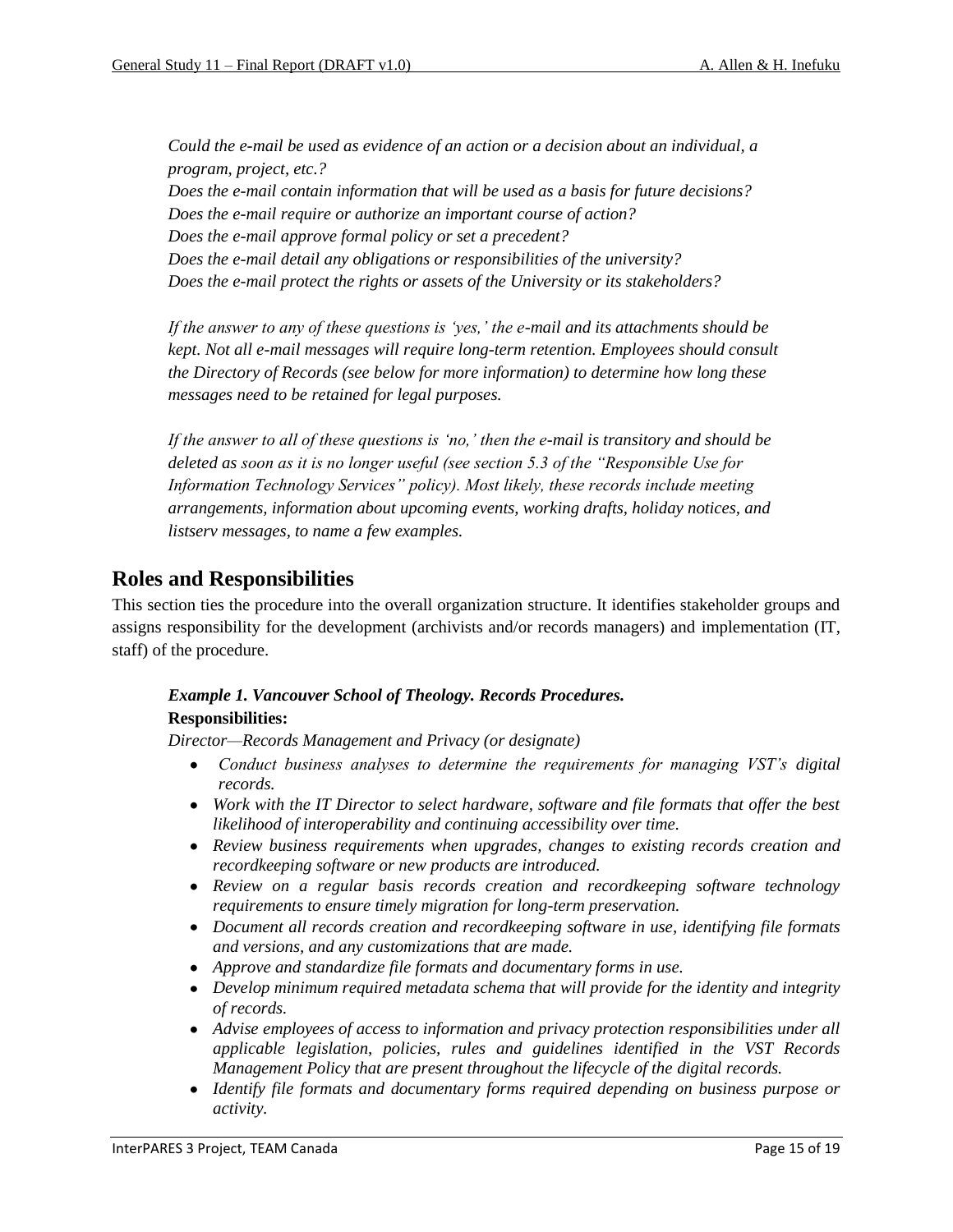- *Document all records creation and recordkeeping software in use, identifying file formats and versions, and any customizations that are made.*
- *Ensure a rigorous, regular and standardized system of backups including operating systems and technology identification.*
- *Develop retention schedules and link these to the classification scheme for backed up data.*
- *Ensure backups are securely stored offsite.*
- *Ensure final versions of documents located on the shared drive are protected from unauthorized alteration.*

### **Definitions**

This section should provide a glossary of domain- or organization-specific terms used in the procedure, especially if the use of those terms differs from usage in common English.

#### *Example 1. University of Victoria. Guidelines on E-mail Management.*

*Electronic Message: document created or received via an electronic message system, including brief notes, formal or substantive narrative documents, and any attachments, such as word processing or other electronic objects, that may be transmitted with the message along with its descriptive transmission metadata.*

*Record: document made or received in the course of a practical activity as an instrument or a by-product of such activity, and set aside for action or reference.*

### **Related Sources**

Procedure documents should refer to specific legislation or standards that impact the design or implementation of the procedure document. If desired, an explanation of the legislation or standard and its impact on the procedure may be included.

Procedures are designed to implement policy. If the link between the procedure and related policies are not made explicit elsewhere in the procedure document, they should be listed here, with an explanation of how the procedure outlined aids the implementation of policy.

The procedure document should also refer to any forms or templates required to implement the procedure.

#### *Example 1. University of Victoria. Guidelines on E-mail Management.*

*UVic has developed policies addressing how the university upholds its responsibilities for privacy and defines acceptable use of information technology services by university staff, students, and faculty. The guidelines presented here should be considered within the context of these policies and UVic employees have a responsibility to familiarize themselves with their provisions.* 

### *Policy 6030: Responsible Use for Information Technology Services*

*[\(http://web.uvic.ca/univsec/pol\\_pro/pol-6000/6030CTUR.html\)](http://web.uvic.ca/univsec/pol_pro/pol-6000/6030CTUR.html)*

*This policy regulates the use of university information technology services and includes a section that specifically addresses the use of e-mail. Therein, e-mails are defined as university records subject to the Freedom of Information and Protection of Privacy Act. As such, they cannot be deleted when a request for information has been initiated. It*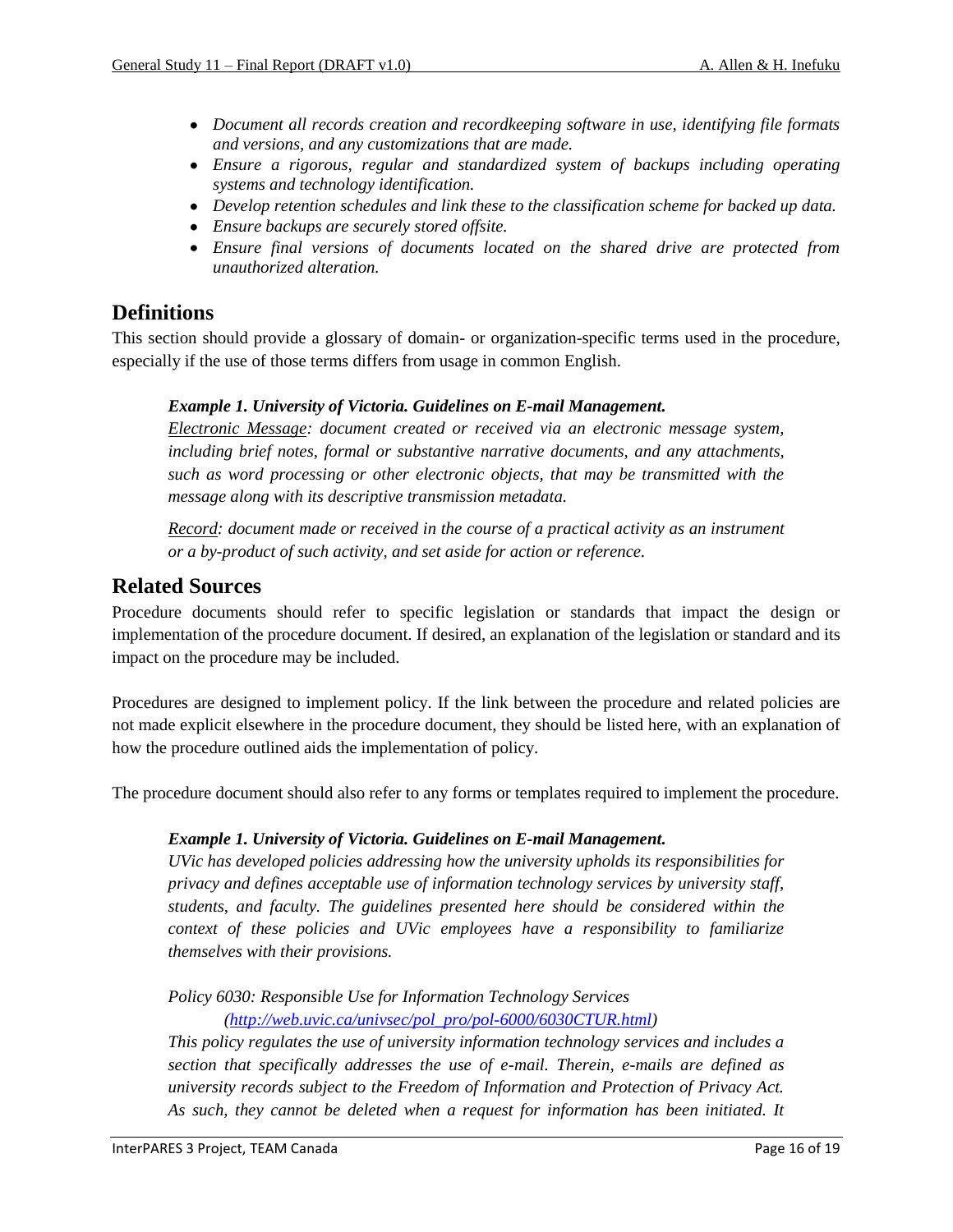*should also be noted that the University reserves the right to access e-mail records which have not only been deleted by an employee but which have been preserved centrally, for the purposes of recovering evidence while investigating allegations of serious employee misconduct and managing actual or potential civil litigation in which the University is or may become a party.*

*Policy GV0235: Protection of Privacy Policy* 

*[\(http://web.uvic.ca/univsec/pol\\_pro/ProtectionofPrivacyPolicy.htm\)](http://web.uvic.ca/univsec/pol_pro/ProtectionofPrivacyPolicy.htm)*

*This policy articulates how the university complies with the privacy components of the BC Freedom of Information and Protection of Privacy Act. Of particular note is the definition of employee responsibilities to protect personal information, which includes personal information contained in e-mails.* 

## **Contact Information**

The procedure document should include a statement identifying the department issuing the procedure. It may also include contact information for the department if further guidance or clarification is needed.

#### *Example 1. University of Victoria. Guidelines on E-mail Management.*

*Archives and Records Management staff are available to visit your office to discuss records management. We are located in McPherson Library/Mearns Centre.* 

*Lara Wilson, University Archivist (250) 472-4480 / [ljwilson@uvic.ca](mailto:ljwilson@uvic.ca)*

*Jane Morrison, Associate Archivist (Records, Access and Privacy) (250) 721-8258 / [jmorriso@uvic.ca](mailto:jmorrison@uvic.ca)*

## **Version Control**

Each procedure document should contain version control, to ensure that staff members are following the most up-to-date procedures. Procedure documents may be modified to reflect changes in policy, technology, tools and organizational culture, as well as new legislation and standards. Internal and external reviews of procedures should also be reflected in the Version Control section. Reviews make take the form of audits, internal feedback or stakeholder evaluations. The Version Control section should outline when the procedure will undergo regular review and should reflect the purpose, date, frequency and authority under which the audit was conducted.

Information needed to support version control include:

- Version number of the procedure document;
- Date the procedure document is effective;
- Frequency of scheduled reviews;
- If procedure document has been superseded, date procedure document has been superseded; and
- If procedure document has been superseded, reference to updated version.